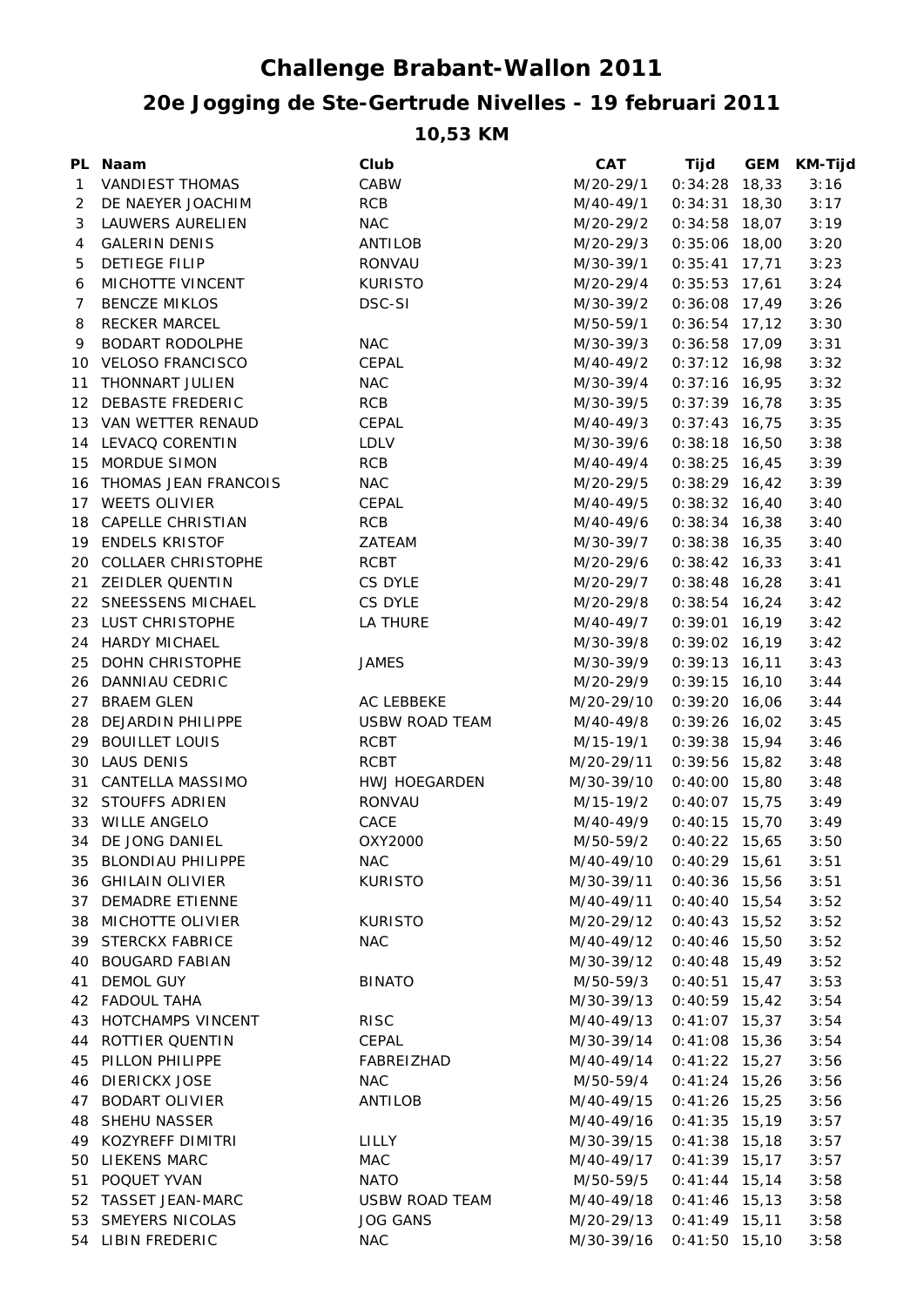|    | PL Naam                      | Club                  | <b>CAT</b> | Tijd            | <b>GEM</b> | <b>KM-Tijd</b> |
|----|------------------------------|-----------------------|------------|-----------------|------------|----------------|
|    | 55 BALESTRIE BENOIT          | <b>GSKFUNCLUB</b>     | M/20-29/14 | $0:41:58$ 15,05 |            | 3:59           |
|    | 56 LENVAIN JEAN-FRANCOIS     | <b>TOUS A BORD</b>    | M/30-39/17 | $0:42:02$ 15,03 |            | 4:00           |
|    | 57 ANDRE DUMONT J.CHRISTOPHE | <b>RCB</b>            | M/40-49/19 | $0:42:05$ 15,01 |            | 4:00           |
|    | 58 BULTEAU BENOIT            | <b>JAMES</b>          | M/30-39/18 | $0:42:08$ 15,00 |            | 4:00           |
|    | 59 STIERNET OLIVIER          | <b>JOG GAST</b>       | M/30-39/19 | $0:42:12$ 14,97 |            | 4:00           |
|    | 60 DENAYS ROGER              | <b>RCB</b>            | M/50-59/6  | $0:42:15$ 14,95 |            | 4:01           |
|    | 61 STEVENS CHRISTOPHE        |                       | M/30-39/20 | $0:42:18$ 14,94 |            | 4:01           |
|    | 62 SALSANOV IBRAGIM          | <b>USBW ROAD TEAM</b> | M/50-59/7  | $0:42:20$ 14,92 |            | 4:01           |
|    | 63 CLAEYS HARALD             | <b>CITIBANK TEAM</b>  | M/30-39/21 | $0:42:21$ 14,92 |            | 4:01           |
|    | 64 CLAEYS MARC               |                       | M/50-59/8  | $0:42:21$ 14,92 |            | 4:01           |
|    | 65 CAPPOEN STEVEN            |                       | M/30-39/22 | $0:42:22$ 14,91 |            | 4:01           |
|    | 66 BONATO PATRICK            | <b>RAM</b>            | M/50-59/9  | $0:42:23$ 14,91 |            | 4:02           |
|    | 67 EUGENE LAURENT            |                       | M/30-39/23 | $0:42:24$ 14,90 |            | 4:02           |
| 68 | <b>WAROQUIER YVES</b>        | <b>BORN TO RUN</b>    | M/40-49/20 | $0:42:25$ 14,90 |            | 4:02           |
|    | 69 JACQMIN SERGE             | <b>NAC</b>            | M/50-59/10 | $0:42:28$ 14,88 |            | 4:02           |
|    | 70 BOUCHE RENAUD             | <b>ESM</b>            | M/40-49/21 | $0:42:31$ 14,86 |            | 4:02           |
|    | 71 DURITA ZOLIKA             | <b>JET</b>            | M/40-49/22 | $0:42:37$ 14,83 |            | 4:03           |
|    | 72 AIT LAHOUCINE             |                       | M/30-39/24 | $0:42:38$ 14,82 |            | 4:03           |
|    | 73 LAHOU JULIEN              |                       | M/15-19/3  | $0:42:39$ 14,81 |            | 4:03           |
|    | 74 LAUWERS GAEL              | <b>NAC</b>            | M/30-39/25 | $0:42:43$ 14,79 |            | 4:03           |
| 75 | <b>RICOUR HERVE</b>          | <b>HAC</b>            | M/30-39/26 | $0:42:49$ 14,76 |            | 4:04           |
| 76 | LELIEVRE THIERRY             |                       | M/30-39/27 | $0:42:51$ 14,74 |            | 4:04           |
|    | 77 MELIN THIERRY             | <b>RIWA</b>           | M/40-49/23 | $0:42:56$ 14,72 |            | 4:05           |
|    | 78 DESSY MICHAEL             |                       | M/40-49/24 | $0:43:00$ 14,69 |            | 4:05           |
|    |                              |                       |            |                 |            |                |
|    | 79 DESCAMPS PHILIPPE         | <b>JAMES</b>          | M/40-49/25 | $0:43:03$ 14,68 |            | 4:05           |
|    | 80 BINKERT MARC              | <b>LDLV</b>           | M/50-59/11 | $0:43:10$ 14,64 |            | 4:06           |
|    | 81 SCARSET STEPHANE          |                       | M/30-39/28 | $0:43:14$ 14,61 |            | 4:06           |
|    | 82 HAMBURSIN JAMES           |                       | M/20-29/15 | $0:43:17$ 14,60 |            | 4:07           |
| 83 | <b>TONGLET PIERRE</b>        |                       | M/50-59/12 | $0:43:22$ 14,57 |            | 4:07           |
|    | 84 LAGOS PATRICIO            | <b>CEPAL</b>          | M/40-49/26 | $0:43:27$ 14,54 |            | 4:08           |
|    | 85 VANACKERE GILLES          | ANTILOB               | M/15-19/4  | $0:43:30$ 14,52 |            | 4:08           |
|    | 86 ALBERT MICHAEL            | RONVAU                | M/20-29/16 | $0:43:34$ 14,50 |            | 4:08           |
|    | 87 EGO LAURENT               |                       | M/20-29/17 | $0:43:35$ 14,50 |            | 4:08           |
|    | 88 MAKUMBA BENJAMIN          | <b>RCBT</b>           | M/30-39/29 | $0:43:36$ 14,49 |            | 4:08           |
|    | 89 GEEROMS KRISTEL           |                       | D/20-29/1  | $0:43:40$ 14,47 |            | 4:09           |
|    | 90 DEKNOP ERIC               | <b>TCBM</b>           | M/40-49/27 | $0:43:41$ 14,46 |            | 4:09           |
|    | 91 STROUVEN RUDI             | <b>ROBA</b>           | M/40-49/28 | $0:43:43$ 14,45 |            | 4:09           |
|    | 92 RAMAEKERS ERWIN           | <b>FURALOPE</b>       | M/40-49/29 | $0:43:43$ 14,45 |            | 4:09           |
|    | 93 WINNEPENNICKY PAUL        | <b>DEMARSIN</b>       | M/60-69/1  | $0:43:45$ 14,44 |            | 4:09           |
|    | 94 CASTIAUX JOSE             |                       | M/50-59/13 | $0:43:49$ 14,42 |            | 4:10           |
|    | 95 VAN WYNENDAELE DIMITRTI   |                       | M/30-39/30 | $0:43:52$ 14,40 |            | 4:10           |
|    | 96 VAN RECHEM FRANCOIS       | ADD TONG              | M/30-39/31 | $0:43:54$ 14,39 |            | 4:10           |
|    | 97 RYCKEN PIETER             | <b>KURISTO</b>        | M/50-59/14 | $0:43:55$ 14,39 |            | 4:10           |
|    | 98 THORE MARTIN              | <b>FURALOPE</b>       | M/40-49/30 | $0:43:57$ 14,38 |            | 4:10           |
|    | 99 BEUNCKENS EEP             | <b>FURALOPE</b>       | D/30-39/1  | $0:43:59$ 14,36 |            | 4:11           |
|    | 100 AYRAL CHARLOTTE          | CS DYLE               | D/20-29/2  | $0:44:01$ 14,35 |            | 4:11           |
|    | 101 DE ROMREE GHISLAIN       | <b>TURBO</b>          | M/30-39/32 | $0:44:07$ 14,32 |            | 4:11           |
|    | 102 CIOCAN GABRIEL           | <b>RESC</b>           | M/40-49/31 | $0:44:10$ 14,30 |            | 4:12           |
|    | 103 MEUNIER PHILIPPE         | <b>NAC</b>            | M/40-49/32 | $0:44:14$ 14,28 |            | 4:12           |
|    | 104 VANWYNSBERGHE GAETEAN    | <b>JAMES</b>          | M/20-29/18 | $0:44:15$ 14,28 |            | 4:12           |
|    | 105 JOLY PATRICK             | <b>JOG GANS</b>       | M/40-49/33 | $0:44:23$ 14,24 |            | 4:13           |
|    | 106 FONTENOY DAMIEN          | <b>JOG GAST</b>       | M/30-39/33 | $0:44:29$ 14,20 |            | 4:13           |
|    | 107 DANDOIS FABIAN           | <b>JAMES</b>          | M/30-39/34 | $0:44:32$ 14,19 |            | 4:14           |
|    | 108 DACOSSE PHILIPPE         |                       | M/40-49/34 | $0:44:36$ 14,17 |            | 4:14           |
|    | 109 DEFFENSE NICOLAS         |                       | M/15-19/5  | $0:44:37$ 14,16 |            | 4:14           |
|    | 110 LAMBERT CHRISTOPHE       | NAC                   | M/40-49/35 | $0:44:38$ 14,16 |            | 4:14           |
|    | 111 LAUREYS PIERRE           | ANTILOB               | M/50-59/15 | $0:44:40$ 14,14 |            | 4:15           |
|    | 112 MOUTIER BERNARD          | <b>TORTUES</b>        | M/50-59/16 | $0:44:43$ 14,13 |            | 4:15           |
|    | 113 CADO PAUL                | <b>FLEURUS</b>        | M/50-59/17 | $0:44:45$ 14,12 |            | 4:15           |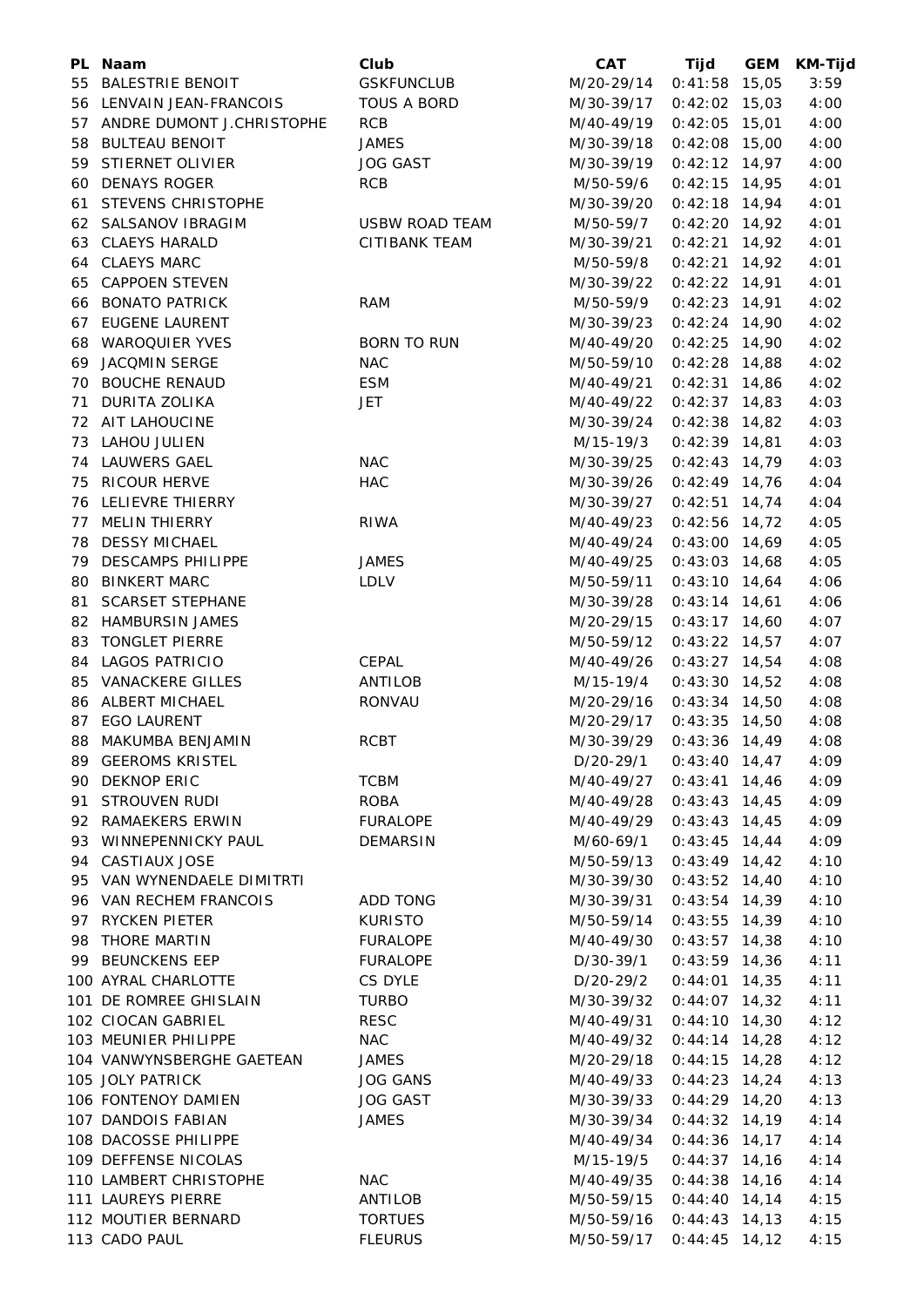| PL Naam                   | Club                  | <b>CAT</b> | Tijd                               | GEM | <b>KM-Tijd</b> |
|---------------------------|-----------------------|------------|------------------------------------|-----|----------------|
| 114 QUINTELA DANIEL       |                       | M/40-49/36 | $0:44:46$ 14,11                    |     | 4:15           |
| 115 SCHOONJANS PATRICK    | <b>NAC</b>            | M/30-39/35 | $0:44:47$ 14,11                    |     | 4:15           |
| 116 DESCAMPS LUC          | <b>JAMES</b>          | M/40-49/37 | $0:44:48$ 14,10                    |     | 4:15           |
| 117 DANNIAU PIERRE YVES   |                       | M/20-29/19 | $0:44:49$ 14,10                    |     | 4:15           |
| 118 PETRE MAXIME          | <b>RCB</b>            | M/20-29/20 | $0:44:50$ 14,09                    |     | 4:15           |
| 119 MORO TERRY            | <b>NAC</b>            | M/40-49/38 | $0:44:54$ 14,07                    |     | 4:16           |
| 120 PROBST PAUL           | <b>USBW ROAD TEAM</b> | M/50-59/18 | $0:44:54$ 14,07                    |     | 4:16           |
| 121 MEYS FREDERIC         | <b>FORTIS BQ</b>      | M/20-29/21 | $0:44:55$ 14,07                    |     | 4:16           |
| 122 HUME YVAN             | <b>NAC</b>            | M/50-59/19 | $0:44:56$ 14,06                    |     | 4:16           |
| 123 BOURQUIN LINDA        | <b>NAC</b>            | D/40-49/1  | $0:44:57$ 14,06                    |     | 4:16           |
| 124 MALCOURANT GYRILLE    | <b>OTC</b>            | M/30-39/36 | $0:44:59$ 14,05                    |     | 4:16           |
| 125 LEMAIRE SEBASTIEN     | CS DYL.G              | M/15-19/6  | $0:45:00$ 14,04                    |     | 4:16           |
| 126 ALLARD LAURENT        | <b>NAC</b>            | M/30-39/37 | $0:45:02$ 14,03                    |     | 4:17           |
| 127 EL BOUJDAINI MOHAMED  | <b>JOG BEER</b>       | M/50-59/20 | $0:45:03$ 14,02                    |     | 4:17           |
| 128 METZ PHILIPPE         | RACB                  | M/40-49/39 | $0:45:05$ 14,01                    |     | 4:17           |
| 129 VERBRUGGHEN WILLY     | LEEUWERI              | M/50-59/21 | $0:45:07$ 14,00                    |     | 4:17           |
| 130 VAN LOO ROGER         | <b>RAM</b>            | M/60-69/2  | $0:45:08$ 14,00                    |     | 4:17           |
| 131 DUBOIS MICHEL         |                       | M/40-49/40 | $0:45:10$ 13,99                    |     | 4:17           |
| 132 DEBIERE JOHAN         |                       | M/40-49/41 | $0:45:11$ 13,98                    |     | 4:17           |
| 133 BARATA HORACIO        | <b>KURISTO</b>        | M/40-49/42 | $0:45:12$ 13,98                    |     | 4:18           |
| 134 DESILLE GABAEL        |                       | M/20-29/22 | $0:45:15$ 13,96                    |     | 4:18           |
| 135 PATINET GAETAN        | CABW                  | M/20-29/23 | $0:45:16$ 13,96                    |     | 4:18           |
| 136 SEMLALI ZAINA         | CEPAL                 | D/40-49/2  | $0:45:18$ 13,95                    |     | 4:18           |
| 137 HENDRIX JULIEN        |                       | M/15-19/7  | $0:45:21$ 13,93                    |     | 4:18           |
| 138 GAROZIS VAGUELIS      | <b>NATO</b>           | M/30-39/38 | $0:45:24$ 13,92                    |     | 4:19           |
| 139 WARIN DIDIER          | <b>BELGRAVE</b>       | M/40-49/43 | $0:45:28$ 13,90                    |     | 4:19           |
| 140 GODART BENOIT         | <b>NAC</b>            | M/40-49/44 | $0:45:29$ 13,89                    |     | 4:19           |
| 141 CASSART THIBAUT       |                       | M/20-29/24 | $0:45:35$ 13,86                    |     | 4:20           |
| 142 OFFERMANS FREDERIK    |                       | M/20-29/25 | $0:45:38$ 13,85                    |     | 4:20           |
| 143 DOHMEN CHRISTOPHE     |                       | M/30-39/39 | $0:45:42$ 13,82                    |     | 4:20           |
| 144 BOGAERT JEAN-CHARLES  |                       | M/30-39/40 | $0:45:42$ 13,82                    |     | 4:20           |
| 145 VANDAM JEAN           | <b>ANTILOB</b>        | M/40-49/45 | $0:45:45$ 13,81                    |     | 4:21           |
| 146 HAULAIT ALAIN         | <b>HAC</b>            | M/40-49/46 | $0:45:47$ 13,80                    |     | 4:21           |
| 147 LEFEBVRE PAULIM       | THEODO TEMPO          | M/30-39/41 | $0:45:48$ 13,79                    |     | 4:21           |
| 148 RENARD DIDIER         | THEODO TEMPO          | M/50-59/22 | $0:45:48$ 13,79                    |     | 4:21           |
| 149 MANFRON ELISEO        | JAMES                 | M/40-49/47 | $0:45:49$ 13,79                    |     | 4:21           |
| 150 LEMAIRE PHILIPPE      | RONVAU                | M/40-49/48 |                                    |     | 4:21           |
| 151 DE GEEST ALEXANDRE    |                       | M/40-49/49 | $0:45:50$ 13,78<br>$0:45:51$ 13,78 |     | 4:21           |
| 152 HUYSMANS MICHEL       | <b>JAMES</b>          |            |                                    |     |                |
|                           |                       | M/40-49/50 | $0:45:52$ 13,77                    |     | 4:21           |
| 153 LIBERT DANIEL         | ANTILOB               | M/40-49/51 | $0:45:58$ 13,74                    |     | 4:22           |
| 154 NSENGIMANA THEOPHILE  | <b>UAC</b>            | M/20-29/26 | $0:45:59$ 13,74                    |     | 4:22           |
| 155 JACQUIN GILLES        |                       | M/40-49/52 | $0:46:00$ 13,73                    |     | 4:22           |
| 156 DE VREESE DAMIEN      | <b>BJB</b>            | M/20-29/27 | $0:46:01$ 13,73                    |     | 4:22           |
| 157 CAUWEZ DANY           | TP VERT               | M/50-59/23 | $0:46:05$ 13,71                    |     | 4:23           |
| 158 DOAT PIERRE           | <b>TURBO</b>          | M/40-49/53 | $0:46:06$ 13,70                    |     | 4:23           |
| 159 WILMART CHARLES       |                       | M/30-39/42 | $0:46:07$ 13,70                    |     | 4:23           |
| 160 ALLART DAVID          |                       | M/40-49/54 | $0:46:12$ 13,68                    |     | 4:23           |
| 161 VANDEVENNE PATRICK    | USBW ROAD TEAM        | M/40-49/55 | $0:46:14$ 13,67                    |     | 4:23           |
| 162 THIJS RUDY            | <b>FURALOPE</b>       | M/40-49/56 | $0:46:15$ 13,66                    |     | 4:24           |
| <b>163 DUPONT ANTHONY</b> |                       | M/30-39/43 | $0:46:18$ 13,65                    |     | 4:24           |
| 164 DESMET CLAUDE         | <b>GSKFUNCLUB</b>     | M/30-39/44 | $0:46:22$ 13,63                    |     | 4:24           |
| 165 BARBIEUX PATRICE      |                       | M/50-59/24 | $0:46:23$ 13,62                    |     | 4:24           |
| 166 PIERARD STEPHANE      | <b>TAF</b>            | M/20-29/28 | $0:46:24$ 13,62                    |     | 4:24           |
| 167 NEYTS LIONEL          |                       | M/30-39/45 | $0:46:26$ 13,61                    |     | 4:25           |
| 168 COLON ROLAND          | <b>TITAN</b>          | M/50-59/25 | $0:46:28$ 13,60                    |     | 4:25           |
| 169 KEVERS JEAN           |                       | M/30-39/46 | $0:46:29$ 13,59                    |     | 4:25           |
| 170 COUVREUR PATRICK      |                       | M/50-59/26 | $0:46:31$ 13,58                    |     | 4:25           |
| 171 LENGRAND ERIC         | <b>NAC</b>            | M/40-49/57 | $0:46:33$ 13,57                    |     | 4:25           |
| 172 DEMIR METIN           | CRAC                  | M/40-49/58 | $0:46:35$ 13,56                    |     | 4:25           |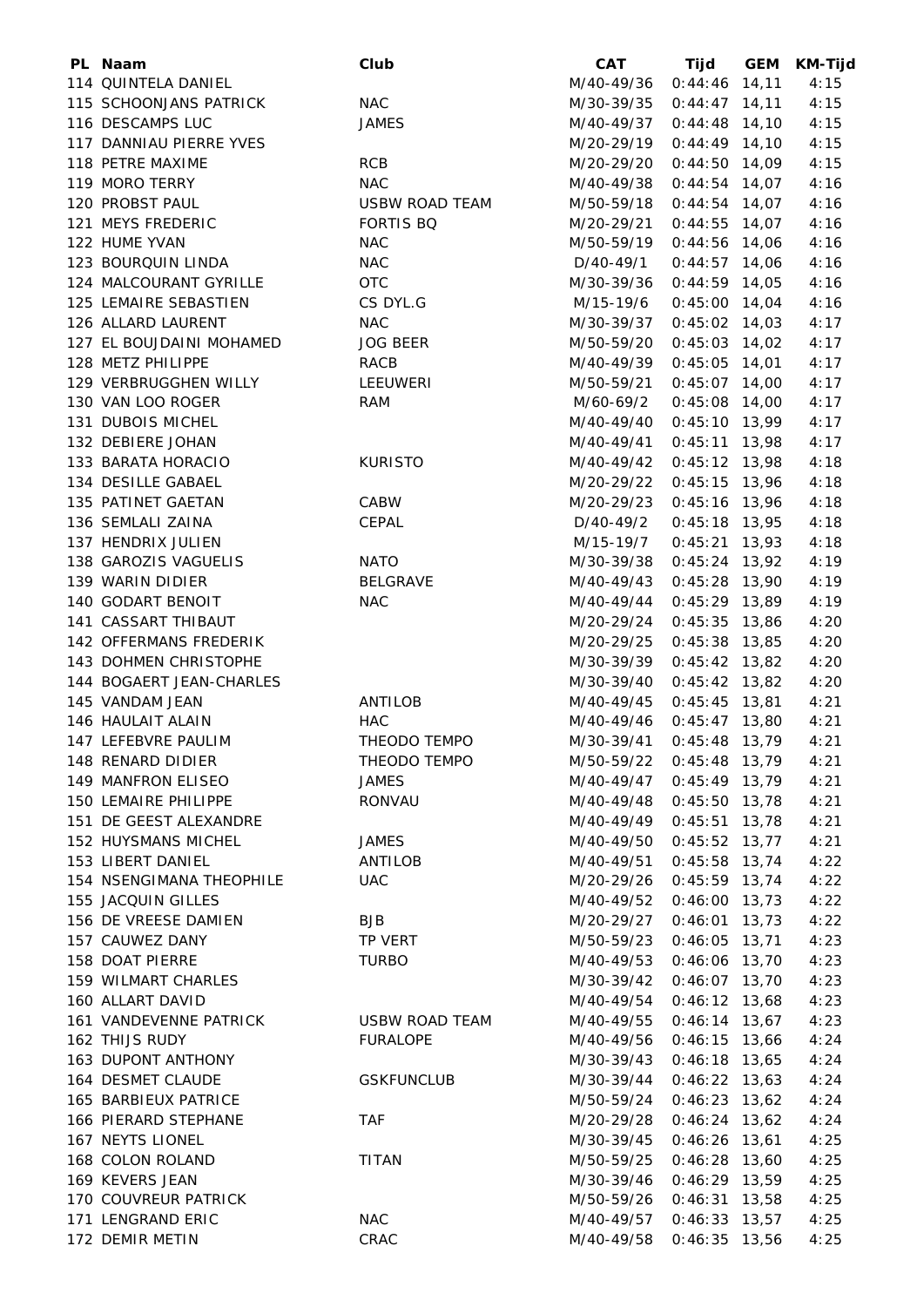| PL Naam                      | Club                  | <b>CAT</b> | Tijd            | <b>GEM</b> | <b>KM-Tijd</b> |
|------------------------------|-----------------------|------------|-----------------|------------|----------------|
| 173 ANDRE OLIVIER            |                       | M/40-49/59 | $0:46:41$ 13,53 |            | 4:26           |
| 174 MICHOTTE MARC            | <b>KURISTO</b>        | M/50-59/27 | $0:46:42$ 13,53 |            | 4:26           |
| 175 VANOE BREEDE DIRK        |                       | M/30-39/47 | $0:46:43$ 13,52 |            | 4:26           |
| 176 DENIS OLIVIER            | USBW ROAD TEAM        | M/50-59/28 | $0:46:45$ 13,51 |            | 4:26           |
| 177 LEKEUX HUBERT            | <b>BJB</b>            | M/40-49/60 | $0:46:47$ 13,50 |            | 4:27           |
| 178 FERGUSSON CLAIRE         | BRUSSELSBLUEMOONH3    | D/20-29/3  | $0:46:48$ 13,50 |            | 4:27           |
| 179 GILBERT OLIVIER          |                       | M/30-39/48 | $0:46:49$ 13,50 |            | 4:27           |
| <b>180 SCHELKENS PATRICK</b> |                       | M/50-59/29 | $0:46:49$ 13,50 |            | 4:27           |
| 181 VANDELEENE PHILLIPPE     | <b>NAC</b>            | M/50-59/30 | $0:46:50$ 13,49 |            | 4:27           |
| 182 DELEU DOMINIQUE          | CITIBANK TEAM         | M/40-49/61 | $0:46:52$ 13,48 |            | 4:27           |
| 183 DALLE SASSE DANY         | <b>CITIBANK TEAM</b>  | M/30-39/49 | $0:46:57$ 13,46 |            | 4:28           |
| 184 HERCKENRATH MICHEL       | LEEUWERI              | M/40-49/62 | $0:47:03$ 13,43 |            | 4:28           |
| 185 DALCQ JEAN CLAUDE        | <b>RONVAU</b>         | M/40-49/63 | $0:47:06$ 13,41 |            | 4:28           |
| 186 MOTTE FREDERIC           | <b>NAC</b>            | M/40-49/64 | $0:47:10$ 13,40 |            | 4:29           |
| 187 DESAEDELEER ANNLORE      |                       | D/20-29/4  | $0:47:11$ 13,39 |            | 4:29           |
| 188 VANDERHAEGEN SAMUEL      |                       | M/30-39/50 | $0:47:14$ 13,38 |            | 4:29           |
| 189 FURNARI ROBERTO          | <b>JET</b>            | M/50-59/31 | $0:47:18$ 13,36 |            | 4:30           |
| 190 VAN BENEDEN MASCENCE     |                       | M/20-29/29 | $0:47:18$ 13,36 |            | 4:30           |
| 191 KEDZIA LAURENT           |                       |            | $0:47:19$ 13,35 |            | 4:30           |
|                              |                       | M/30-39/51 |                 |            |                |
| 192 GHYSSERS ANTHONY         | <b>LOS PUMAS</b>      | M/20-29/30 | $0:47:20$ 13,35 |            | 4:30           |
| 193 BARBIER YVES             | <b>USBW ROAD TEAM</b> | M/50-59/32 | $0:47:21$ 13,34 |            | 4:30           |
| 194 MARTINAGE ALAIN          | ANTILOB               | M/40-49/65 | $0:47:22$ 13,34 |            | 4:30           |
| 195 LAUWERS BERNARD          | <b>NAC</b>            | M/50-59/33 | $0:47:23$ 13,33 |            | 4:30           |
| 196 CLAUDE OLIVIER           |                       | M/30-39/52 | $0:47:24$ 13,33 |            | 4:30           |
| 197 LERATE VINCIANNE         | <b>NAC</b>            | D/40-49/3  | $0:47:25$ 13,32 |            | 4:30           |
| 198 CHRETIEN JEROME          |                       | M/15-19/8  | $0:47:26$ 13,32 |            | 4:30           |
| 199 LESER DIDIER             |                       | M/30-39/53 | $0:47:27$ 13,32 |            | 4:30           |
| 200 DUPONT JORIS             |                       | M/30-39/54 | $0:47:28$ 13,31 |            | 4:30           |
| 201 KUYPERS EDDY             | <b>JAMES</b>          | M/50-59/34 | $0:47:29$ 13,31 |            | 4:31           |
| 202 GYSENS PHILIPPE          | <b>NAC</b>            | M/30-39/55 | $0:47:31$ 13,30 |            | 4:31           |
| 203 GEEROMS ALBERT           |                       | M/50-59/35 | $0:47:32$ 13,29 |            | 4:31           |
| 204 MUSSOLIN CHRISTOPHE      | <b>NAC</b>            | M/30-39/56 | $0:47:34$ 13,28 |            | 4:31           |
| 205 HERION ERIC              | <b>FANAJOG</b>        | M/50-59/36 | $0:47:42$ 13,25 |            | 4:32           |
| 206 DUMOULIN OLIVIER         | <b>RONVAU</b>         | M/30-39/57 | $0:47:49$ 13,21 |            | 4:32           |
| 207 RYS JEAN JACQUES         | <b>NAC</b>            | M/50-59/37 | $0:47:54$ 13,19 |            | 4:33           |
| 208 OST ISABELLE             | CEPAL                 | D/30-39/2  | $0:47:59$ 13,17 |            | 4:33           |
| 209 RAVYTS ALAIN             |                       | M/40-49/66 | $0:48:00$ 13,16 |            | 4:34           |
| 210 DI COSMO JONATHAN        |                       | M/20-29/31 | $0:48:02$ 13,15 |            | 4:34           |
| 211 KINDERMANS JEAN-PIERRE   | <b>NAC</b>            | M/40-49/67 | $0:48:04$ 13,14 |            | 4:34           |
| 212 COLON YOHAN              | TITAN                 | M/20-29/32 | $0:48:07$ 13,13 |            | 4:34           |
| 213 HEYMANS STEPHANE         |                       | M/40-49/68 | $0:48:12$ 13,11 |            | 4:35           |
| 214 DURITA JANIKA            | JET                   | M/40-49/69 | $0:48:20$ 13,07 |            | 4:35           |
| 215 COURTOY MAXIM            |                       | M/20-29/33 | $0:48:24$ 13,05 |            | 4:36           |
| 216 BERGIERS CHRISTOPHE      |                       | M/40-49/70 | $0:48:25$ 13,05 |            | 4:36           |
| 217 BOSMANS GUERIC           |                       | M/30-39/58 | $0:48:26$ 13,04 |            | 4:36           |
| 218 BULTEAU JEAN-PAUL        | JAMES                 | M/50-59/38 | $0:48:27$ 13,04 |            | 4:36           |
| 219 MITTERMAYER FELIX        | PARA CL               | M/40-49/71 | $0:48:30$ 13,03 |            | 4:36           |
| 220 LEGAT VINCENT            | <b>JAMES</b>          | M/40-49/72 | $0:48:32$ 13,02 |            | 4:37           |
| 221 CABU SERGE               | <b>USBW ROAD TEAM</b> | M/30-39/59 | $0:48:38$ 12,99 |            | 4:37           |
| 222 LANDILLOTTE FREDERIC     |                       | M/30-39/60 | $0:48:40$ 12,98 |            | 4:37           |
| 223 BERREWAERTS ETIENNE      |                       | M/50-59/39 | $0:48:41$ 12,98 |            | 4:37           |
| 224 JORDAN BAPTISTIN         | <b>NAC</b>            | M/15-19/9  | $0:48:47$ 12,95 |            | 4:38           |
| 225 WARTON MADEIRA MICHEL    |                       | M/40-49/73 | $0:48:48$ 12,95 |            | 4:38           |
| 226 TINCK DANIEL             | <b>NAC</b>            | M/60-69/3  | $0:48:50$ 12,94 |            | 4:38           |
| 227 NOULARD OLIVER           |                       | M/20-29/34 | $0:48:52$ 12,93 |            | 4:38           |
| 228 KLEHY STEPHANE           | RIAAC                 | M/30-39/61 | $0:48:53$ 12,92 |            | 4:39           |
| 229 ROSITANO DONATO          | CRAC                  |            |                 |            |                |
| 230 MISPELAERE GEOFFROY      |                       | M/40-49/74 | $0:48:56$ 12,91 |            | 4:39           |
|                              |                       | M/20-29/35 | $0:48:57$ 12,91 |            | 4:39           |
| 231 COTTON MICHEL            |                       | M/50-59/40 | $0:48:59$ 12,90 |            | 4:39           |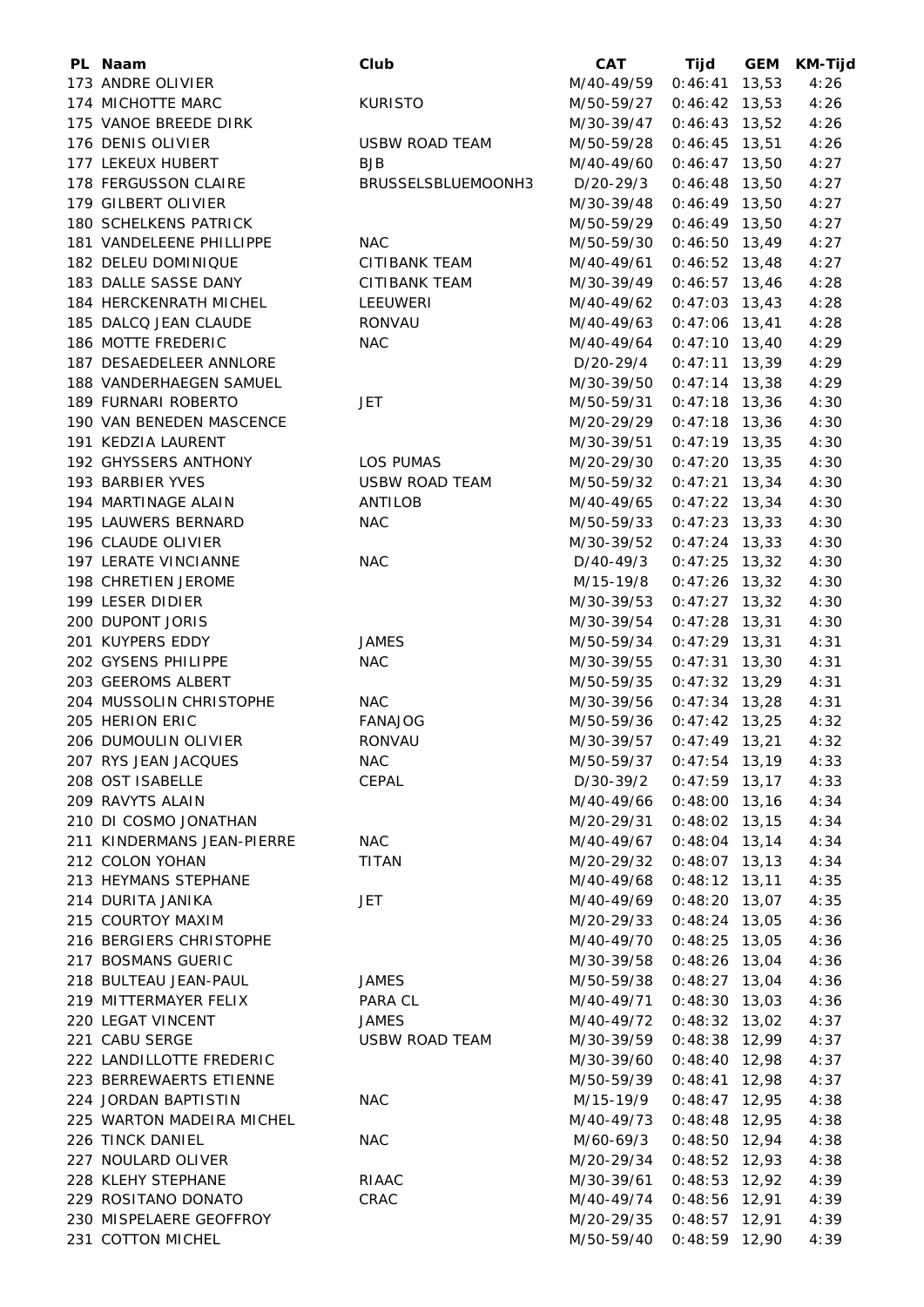| PL Naam                                             | Club               | <b>CAT</b>               | Tijd                               | <b>GEM</b> | <b>KM-Tijd</b> |
|-----------------------------------------------------|--------------------|--------------------------|------------------------------------|------------|----------------|
| 232 STOESSER GREGORY                                | B.V.L              | M/40-49/75               | $0:49:01$ 12,89                    |            | 4:39           |
| 233 HARDY GAETAN                                    |                    | M/30-39/62               | $0:49:03$ 12,88                    |            | 4:39           |
| 234 BUYSE DAVID                                     |                    | M/30-39/63               | $0:49:04$ 12,88                    |            | 4:40           |
| 235 GOFFE NICOLAS                                   |                    | M/20-29/36               | $0:49:06$ 12,87                    |            | 4:40           |
| 236 RONDEAU PHILIPPE                                | THEODO TEMPO       | M/40-49/76               | $0:49:08$ 12,86                    |            | 4:40           |
| 237 DE GELAS EMIEL                                  | OEH                | M/50-59/41               | $0:49:11$ 12,85                    |            | 4:40           |
| 238 LAHOUSTE SEBASTIEN                              | ANTILOB            | M/20-29/37               | $0:49:17$ 12,82                    |            | 4:41           |
| 239 GAILLY MARCEL                                   | <b>JOG BEER</b>    | M/50-59/42               | $0:49:18$ 12,82                    |            | 4:41           |
| 240 BELLOTTO STEPHANE                               | <b>ESM</b>         | M/30-39/64               | $0:49:20$ 12,81                    |            | 4:41           |
| 241 DEBRUYN THIERRY                                 | <b>JAMES</b>       | M/40-49/77               | $0:49:22$ 12,80                    |            | 4:41           |
| 242 DESMEDT ROBERT                                  |                    | M/60-69/4                | $0:49:25$ 12,79                    |            | 4:42           |
| 243 MONFORT PHILIPPE                                |                    | M/40-49/78               | $0:49:27$ 12,78                    |            | 4:42           |
| 244 LACROIX BERNARD                                 | <b>NAC</b>         | M/60-69/5                | $0:49:29$ 12,77                    |            | 4:42           |
| 245 MALBECQ BERNARD                                 | THEODO TEMPO       | M/50-59/43               | $0:49:30$ 12,76                    |            | 4:42           |
| 246 VALCKE ALAIN                                    |                    | M/40-49/79               | $0:49:31$ 12,76                    |            | 4:42           |
| 247 BELAIRE ALAIN                                   | <b>TAF</b>         | M/50-59/44               | $0:49:36$ 12,74                    |            | 4:43           |
| 248 LETELLIER JEAN LUC                              |                    | M/40-49/80               | $0:49:38$ 12,73                    |            | 4:43           |
| 249 LEMAIRE SERGE                                   | <b>KURISTO</b>     | M/40-49/81               | $0:49:40$ 12,72                    |            | 4:43           |
| 250 GODTS ADRIAN                                    |                    | M/20-29/38               | $0:49:41$ 12,72                    |            | 4:43           |
| 251 GORETTI BRUNO                                   |                    | M/50-59/45               | $0:49:43$ 12,71                    |            | 4:43           |
| 252 FALQUE PIERRE                                   | <b>RCB</b>         | M/50-59/46               | $0:49:44$ 12,70                    |            | 4:43           |
| 253 MATHELART PIERRE                                | <b>ANTILOB</b>     | M/50-59/47               | $0:49:46$ 12,70                    |            | 4:44           |
| 254 MEIRA Y DURAN OCTAVIO                           |                    | M/50-59/48               | $0:49:48$ 12,69                    |            | 4:44           |
| 255 DE LEENER JEAN-MARIE                            | <b>NAC</b>         | M/50-59/49               | $0:49:49$ 12,68                    |            | 4:44           |
| 256 VAN DESSEL JEAN-PAUL                            | <b>JAMES</b>       | M/40-49/82               | $0:49:54$ 12,66                    |            | 4:44           |
| 257 BORREMANS ERIC                                  | BRUSSELSBLUEMOONH3 | M/30-39/65               | $0:49:59$ 12,64                    |            | 4:45           |
| 258 ROZE OLIVIER                                    | <b>BULL</b>        | M/40-49/83               | $0:50:02$ 12,63                    |            | 4:45           |
| 259 COLMANT AURELIEN                                |                    | M/20-29/39               | $0:50:04$ 12,62                    |            | 4:45           |
| 260 COLMANT OLIVIER                                 |                    | M/50-59/50               | $0:50:05$ 12,61                    |            | 4:45           |
| 261 BAUWENS PHILIPPE                                | <b>NAC</b>         | M/40-49/84               | $0:50:08$ 12,60                    |            | 4:46           |
| 262 LAU DIDIER<br>263 HOLOFFE DIDIER                |                    | M/30-39/66               | $0:50:13$ 12,58                    |            | 4:46           |
|                                                     |                    | M/40-49/85<br>M/20-29/40 | $0:50:16$ 12,57                    |            | 4:46           |
| 264 CHAMPAGNE JEAN-CHRISTOPHE<br>265 DEMAY ISABELLE | <b>RCB</b>         | D/40-49/4                | $0:50:17$ 12,56                    |            | 4:47<br>4:47   |
| 266 LUISETTO MATTEO                                 |                    | M/15-19/10               | $0:50:19$ 12,56<br>$0:50:21$ 12,55 |            | 4:47           |
| 267 GHENNE STEPHANE                                 | <b>RCB</b>         | M/40-49/86               | $0:50:23$ 12,54                    |            | 4:47           |
| 268 HERREMANS SVEN                                  | <b>JOG BEER</b>    | M/30-39/67               | $0:50:24$ 12,54                    |            | 4:47           |
| 269 MAGRITTE OLIVIER                                | <b>NAC</b>         | M/40-49/87               | $0:50:24$ 12,54                    |            | 4:47           |
| 270 VERSCHEUREN JEROME                              |                    | M/20-29/41               | $0:50:26$ 12,53                    |            | 4:47           |
| 271 VAN WYNENDAELE WALTER                           |                    | M/30-39/68               | $0:50:26$ 12,53                    |            | 4:47           |
| 272 GROSSERET FREDERIC                              | <b>KURISTO</b>     | M/30-39/69               | $0:50:27$ 12,52                    |            | 4:47           |
| 273 PIJCK LUCIEN                                    | TRAIN 7            | $M/70$ & + $/1$          | $0:50:30$ 12,51                    |            | 4:48           |
| 274 JACQMIN MICHEL                                  | <b>TAF</b>         | M/50-59/51               | $0:50:31$ 12,51                    |            | 4:48           |
| 275 VRANCKEW BENOIT                                 |                    | M/20-29/42               | $0:50:32$ 12,50                    |            | 4:48           |
| 276 MEYS WALTHER                                    | <b>FORTIS BQ</b>   | M/60-69/6                | $0:50:33$ 12,50                    |            | 4:48           |
| 277 D HERDE GISELE                                  | CABW               | D/20-29/5                | $0:50:34$ 12,49                    |            | 4:48           |
| 278 NOEL BEATRICE                                   | <b>KURISTO</b>     | D/30-39/3                | $0:50:35$ 12,49                    |            | 4:48           |
| 279 OOST JEAN-FRANCOIS                              |                    | M/40-49/88               | $0:50:36$ 12,49                    |            | 4:48           |
| 280 BENOIT MATHIEU                                  | CABW               | M/50-59/52               | $0:50:37$ 12,48                    |            | 4:48           |
| 281 BELANGE LAURENT                                 | ANTILOB            | M/30-39/70               | $0:50:38$ 12,48                    |            | 4:49           |
| 282 LEMPEREUR JEAN LUC                              | <b>KURISTO</b>     | M/50-59/53               | $0:50:40$ 12,47                    |            | 4:49           |
| 283 DERCQ REMY                                      |                    | M/40-49/89               | $0:50:42$ 12,46                    |            | 4:49           |
| 284 SMETS JOHAN                                     |                    | M/40-49/90               | $0:50:44$ 12,45                    |            | 4:49           |
| 285 LALLEMAND LUC                                   | CEPAL              | M/50-59/54               | $0:50:46$ 12,45                    |            | 4:49           |
| 286 HUYBRECHTS CYNTHIA                              | <b>HULS</b>        | D/30-39/4                | $0:50:47$ 12,44                    |            | 4:49           |
| 287 GUSTIN SEBASTIEN                                |                    | M/30-39/71               | $0:50:50$ 12,43                    |            | 4:50           |
| 288 BUCK JEAN-FRANCOIS                              | <b>TITAN</b>       | M/50-59/55               | $0:50:51$ 12,42                    |            | 4:50           |
| 289 POT GERARD                                      |                    | M/50-59/56               | $0:50:52$ 12,42                    |            | 4:50           |
| 290 GUIOT OLIVIER                                   |                    | M/30-39/72               | $0:50:53$ 12,42                    |            | 4:50           |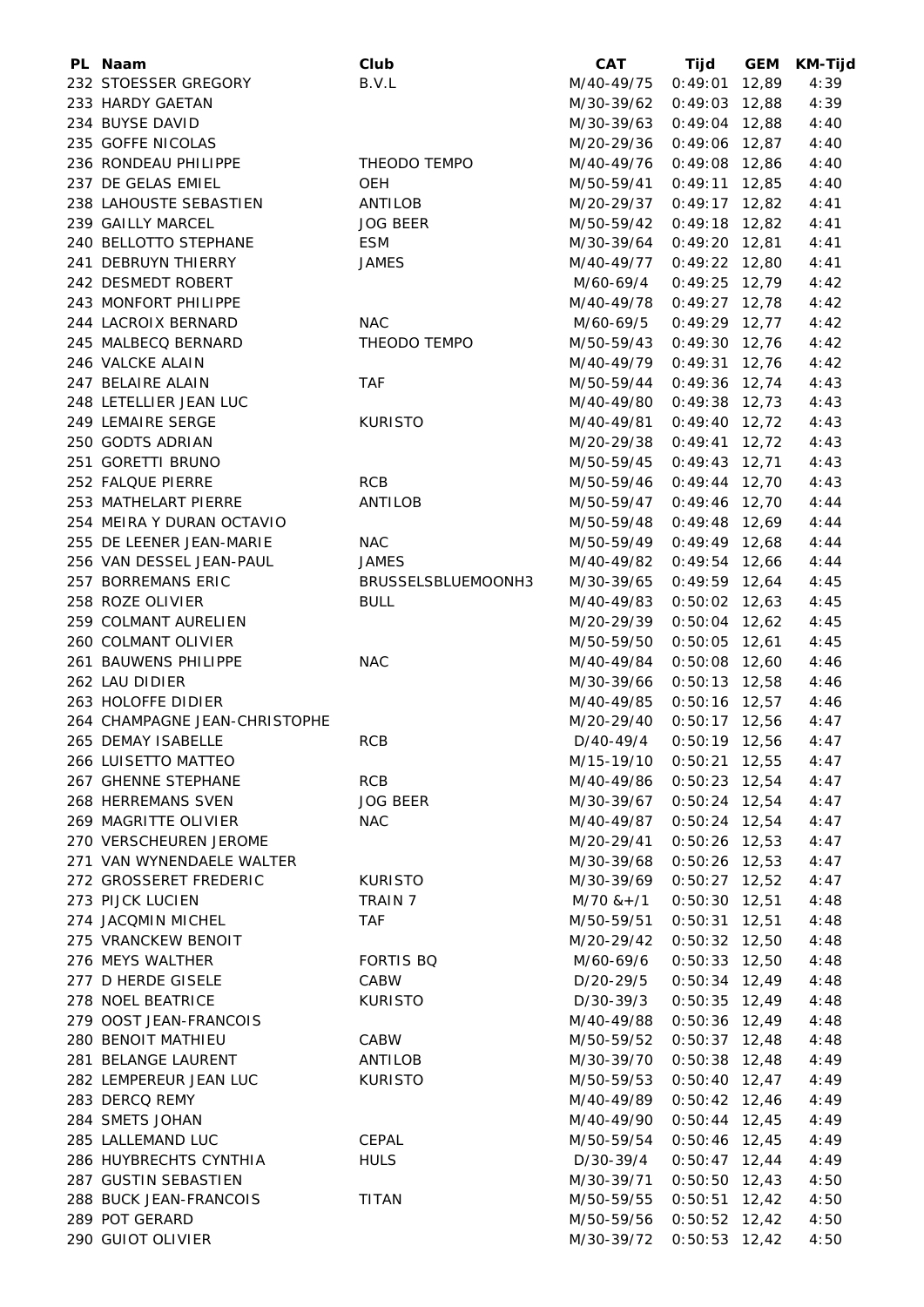| PL Naam                     | Club                  | <b>CAT</b>                | Tijd            | GEM | KM-Tijd |
|-----------------------------|-----------------------|---------------------------|-----------------|-----|---------|
| 291 BORGINON BERNARD        |                       | M/30-39/73                | $0:50:55$ 12,41 |     | 4:50    |
| 292 JENART LAURENT          |                       | M/30-39/74                | $0:50:58$ 12,40 |     | 4:50    |
| 293 JOSSE PHILIPPE          |                       | M/40-49/91                | $0:51:05$ 12,37 |     | 4:51    |
| 294 DREZE CHRISTIAN         | <b>NAC</b>            | M/40-49/92                | $0:51:08$ 12,36 |     | 4:51    |
| 295 VERBEEK JEAN-LUC        |                       | M/50-59/57                | $0:51:10$ 12,35 |     | 4:52    |
| 296 TUNNESEN HELENE         |                       | D/50-59/1                 | $0:51:12$ 12,34 |     | 4:52    |
| 297 ROSNER ANNE             | <b>NATO</b>           | D/50-59/2                 | $0:51:13$ 12,34 |     | 4:52    |
| 298 VERHELST PATRICK        |                       | M/40-49/93                | $0:51:15$ 12,33 |     | 4:52    |
| 299 SCARNIET CHRISTIAN      | <b>ACLO</b>           | M/50-59/58                | $0:51:16$ 12,32 |     | 4:52    |
| 300 PARADA-SANTIAGO DAVID   | JET                   | M/30-39/75                | $0:51:17$ 12,32 |     | 4:52    |
| 301 LEMAHIEU MARMISE        | THEODO TEMPO          | M/50-59/59                | $0:51:19$ 12,31 |     | 4:52    |
| 302 RUYSSEN JEROME          | <b>ASBTD</b>          | M/30-39/76                | $0:51:21$ 12,30 |     | 4:53    |
| 303 STROEYKENS DOMINIQUE    |                       | D/40-49/5                 | $0:51:22$ 12,30 |     | 4:53    |
| 304 DELHAYE FLORENT         |                       | M/20-29/43                | $0:51:24$ 12,29 |     | 4:53    |
| 305 PARY ALAIN              | <b>ACLO</b>           | M/50-59/60                | $0:51:26$ 12,28 |     | 4:53    |
| 306 SEGGIO JEAN-FRANCOIS    |                       | M/40-49/94                | $0:51:27$ 12,28 |     | 4:53    |
| 307 LEPOUTRE GUY            | <b>USBW ROAD TEAM</b> | M/40-49/95                | $0:51:28$ 12,28 |     | 4:53    |
| 308 COMPERE MAXIME          |                       | M/20-29/44                | $0:51:30$ 12,27 |     | 4:53    |
| 309 COPPENS PIERRE          |                       | M/60-69/7                 | $0:51:31$ 12,26 |     | 4:54    |
| 310 MAGOTTEAUX HUBERT       | <b>NAC</b>            | M/40-49/96                | $0:51:32$ 12,26 |     | 4:54    |
| 311 CEULEMANS BERNARD       | <b>NAC</b>            | M/40-49/97                | $0:51:33$ 12,26 |     | 4:54    |
| 312 VERSCHUEREN FRANK       | <b>RIWA</b>           | M/40-49/98                | $0:51:35$ 12,25 |     | 4:54    |
| 313 THIRD IAN               |                       | M/50-59/61                | $0:51:37$ 12,24 |     | 4:54    |
| 314 DEGROOTE NICOLAAS       | <b>IXEL</b>           | M/30-39/77                | $0:51:38$ 12,24 |     | 4:54    |
| 315 CLOSSET OLIVIER         |                       | M/30-39/78                | $0:51:39$ 12,23 |     | 4:54    |
| 316 VANDE PITTE FRÉDÉRIC    |                       |                           | $0:51:41$ 12,22 |     | 4:54    |
|                             |                       | M/50-59/62                |                 |     |         |
| 317 SCHEPMANS VINCENT       |                       | M/40-49/99                | $0:51:42$ 12,22 |     | 4:55    |
| 318 EECKHOUT MARC           | JET.                  | M/40-49/100 0:51:43 12,22 |                 |     | 4:55    |
| 319 PATTE BRUNO             | CAROTTES              | M/50-59/63                | $0:51:44$ 12,21 |     | 4:55    |
| 320 GOFFE SEBASTIEN         | <b>NAC</b>            | M/30-39/79                | $0:51:45$ 12,21 |     | 4:55    |
| 321 LECLEF JULIEN           |                       | M/30-39/80                | $0:51:46$ 12,20 |     | 4:55    |
| 322 LEMINEUR BERNARD        |                       | M/50-59/64                | $0:51:48$ 12,20 |     | 4:55    |
| 323 CRISTOFOLI MAURICE      | JET                   | M/50-59/65                | $0:51:51$ 12,19 |     | 4:55    |
| 324 DE KEMPENEER MICHEL     |                       | M/50-59/66                | $0:51:53$ 12,18 |     | 4:56    |
| 325 NACHTERGAELE PAUL EMILE | CS DYLE               | M/60-69/8                 | $0:51:55$ 12,17 |     | 4:56    |
| 326 HOUDMONT ARNAUD         |                       | M/40-49/101               | $0:52:00$ 12,15 |     | 4:56    |
| 327 VIGNY LAURENT           |                       | M/40-49/102 0:52:03 12,14 |                 |     | 4:57    |
| 328 COURTOY MARIE           |                       | D/20-29/6                 | $0:52:06$ 12,13 |     | 4:57    |
| 329 DE SMET BERNADETTE      | <b>USBW ROAD TEAM</b> | D/40-49/6                 | $0:52:09$ 12,12 |     | 4:57    |
| 330 RENGLE KOEN             | <b>JOG CLUBJE</b>     | M/50-59/67                | $0:52:10$ 12,11 |     | 4:57    |
| 331 RENGLE HANNES           | <b>JOG CLUBJE</b>     | M/20-29/45                | $0:52:11$ 12,11 |     | 4:57    |
| 332 DUCOBU PHILIPPE         | JET.                  | M/50-59/68                | $0:52:12$ 12,10 |     | 4:57    |
| 333 BOUCQUEAU RUDY          |                       | M/30-39/81                | $0:52:13$ 12,10 |     | 4:58    |
| 334 DUCHATEAU RENE          |                       | M/40-49/103               | $0:52:16$ 12,09 |     | 4:58    |
| 335 PISCAGLIA FRANCOIS      |                       | M/30-39/82                | $0:52:17$ 12,08 |     | 4:58    |
| 336 DUMONT CARYL            | <b>NAC</b>            | M/30-39/83                | $0:52:22$ 12,06 |     | 4:58    |
| 337 SCOUPPE ALAIN           | <b>USBW ROAD TEAM</b> | M/50-59/69                | $0:52:24$ 12,06 |     | 4:59    |
| 338 GROSSEN ROLANDE         | <b>TEND DET</b>       | $D/60$ & +/1              | $0:52:25$ 12,05 |     | 4:59    |
| 339 PEETERS FREDERIC        | RCB                   | M/30-39/84                | $0:52:28$ 12,04 |     | 4:59    |
| 340 DUBUISSON DIMITRI       |                       | M/30-39/85                | $0:52:30$ 12,03 |     | 4:59    |
| 341 SCHMIT XAVIER           |                       | M/30-39/86                | $0:52:32$ 12,03 |     | 4:59    |
| 342 POULAIN ROLAND          | <b>RONVAU</b>         | M/60-69/9                 | $0:52:36$ 12,01 |     | 5:00    |
| 343 DE BRAEL CECILIA        | <b>OEH</b>            | D/50-59/3                 | $0:52:37$ 12,01 |     | 5:00    |
| 344 LEJEUNE LUDOVIC         |                       | M/30-39/87                | $0:52:42$ 11,99 |     | 5:00    |
| 345 BOREUX MICHAEL          |                       | M/40-49/104 0:52:43 11,98 |                 |     | 5:00    |
| 346 JOLY MICHEL             | <b>NAC</b>            | M/40-49/105 0:52:45 11,98 |                 |     | 5:01    |
| 347 BURION ALAIN            |                       | M/40-49/106 0:52:46 11,97 |                 |     | 5:01    |
| 348 MENU GERALD             | JET                   | M/30-39/88                | $0:52:48$ 11,97 |     | 5:01    |
| 349 DELHAYE JEAN-CHARLES    |                       | M/40-49/107 0:52:49 11,96 |                 |     | 5:01    |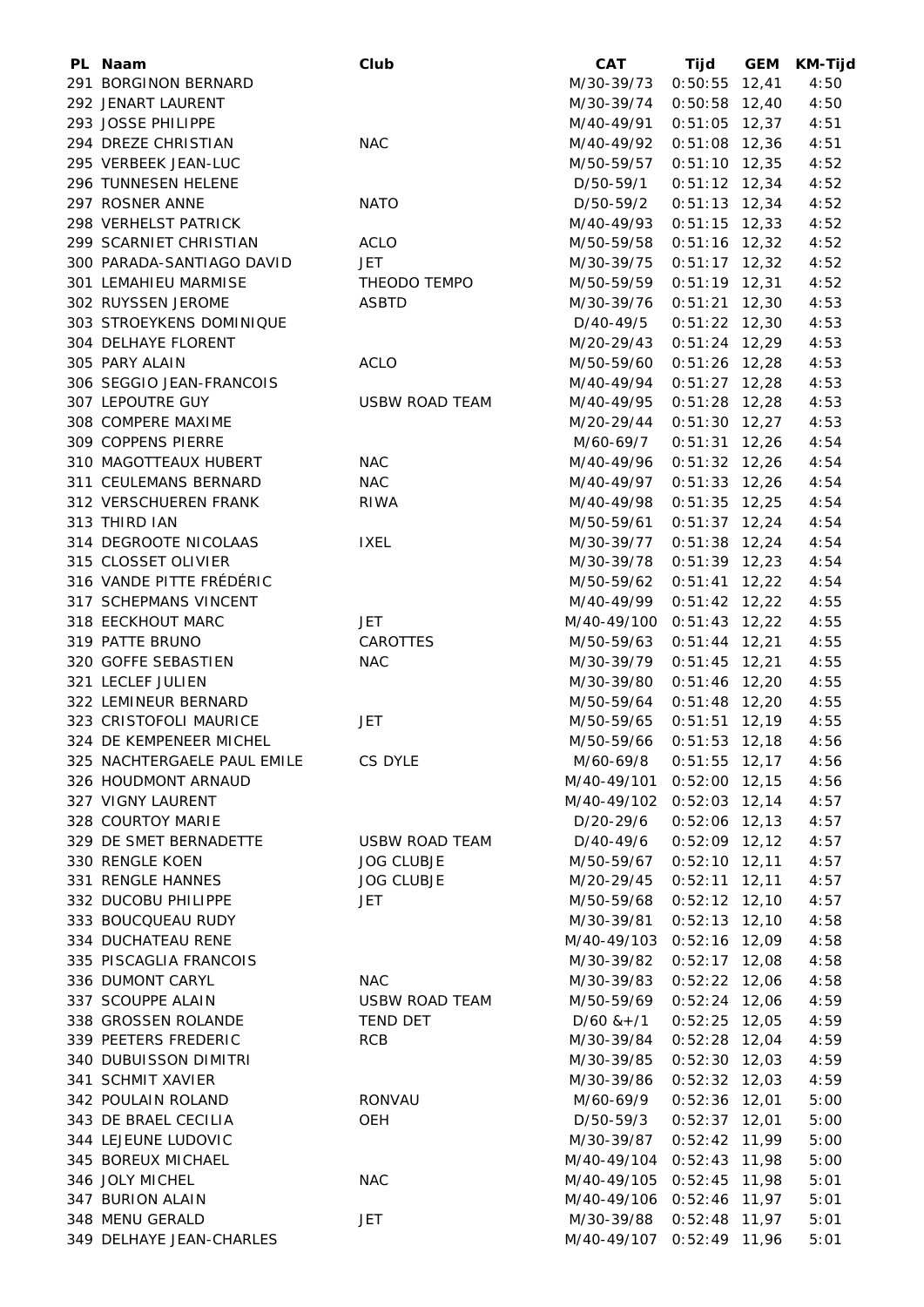| PL Naam                     | Club                  | <b>CAT</b>                | Tijd            | <b>GEM</b> | <b>KM-Tijd</b> |
|-----------------------------|-----------------------|---------------------------|-----------------|------------|----------------|
| 350 MILLS TIMOTHY           | <b>RCB</b>            | M/40-49/108 0:52:49 11,96 |                 |            | 5:01           |
| 351 RIOTTE PASCAL           |                       | M/40-49/109 0:52:51 11,95 |                 |            | 5:01           |
| 352 MARCQ KARL              | <b>USBW ROAD TEAM</b> | M/50-59/70                | $0:52:53$ 11,95 |            | 5:01           |
| 353 HERMANS BENOIT          |                       | M/40-49/110 0:52:54 11,94 |                 |            | 5:01           |
| 354 WOUTERS LUC             |                       | M/50-59/71                | $0:52:57$ 11,93 |            | 5:02           |
| 355 LUYPAERT FREDERIC       |                       | M/40-49/111 0:52:58 11,93 |                 |            | 5:02           |
| 356 MELOTTE JEAN-JACQUES    | <b>TAF</b>            | M/30-39/89                | $0:52:59$ 11,92 |            | 5:02           |
| 357 LEMOINE XAVIER          |                       | M/20-29/46                | $0:53:00$ 11,92 |            | 5:02           |
| 358 FINE PAUL               | <b>RCB</b>            | M/50-59/72                | $0:53:01$ 11,92 |            | 5:02           |
| 359 MACKONIENE INGA         | <b>JAMES</b>          | D/30-39/5                 | $0:53:02$ 11,91 |            | 5:02           |
| 360 JORDAN ALAIN            | <b>NAC</b>            | M/50-59/73                | $0:53:04$ 11,91 |            | 5:02           |
| 361 DESCAMPS PIERRE         |                       | M/40-49/112 0:53:05 11,90 |                 |            | 5:02           |
| 362 VANDEN DRIESCH FRANCOIS | <b>DACM</b>           | M/40-49/113 0:53:06 11,90 |                 |            | 5:03           |
| 363 LADRIERE CHRISTIAN      | <b>ACLO</b>           | M/50-59/74                | $0:53:07$ 11,89 |            | 5:03           |
| <b>364 SONCK ANDRE</b>      |                       | M/50-59/75                | $0:53:08$ 11,89 |            | 5:03           |
| 365 DECONINCK THOMAS        |                       | M/20-29/47                | $0:53:09$ 11,89 |            | 5:03           |
| 366 SPLINGARD FRANCOIS      |                       | M/40-49/114 0:53:11 11,88 |                 |            | 5:03           |
| 367 NAUWELAERTS MICHEL      |                       | M/50-59/76                | $0:53:12$ 11,88 |            | 5:03           |
| 368 BAIX BENJAMIN           | <b>BINCHE JOBE</b>    | M/30-39/90                | $0:53:12$ 11,88 |            | 5:03           |
| 369 POTIAUX JOEL            | <b>BINCHE JOBE</b>    |                           | $0:53:13$ 11,87 |            | 5:03           |
|                             |                       | M/30-39/91                |                 |            |                |
| 370 DURITA SACHA            | <b>JET</b>            | M/15-19/11                | $0:53:14$ 11,87 |            | 5:03           |
| 371 HOUA MYRIAM             | <b>NAC</b>            | D/50-59/4                 | $0:53:15$ 11,86 |            | 5:03           |
| 372 RENDERS REGINE          | <b>NAC</b>            | D/50-59/5                 | $0:53:17$ 11,86 |            | 5:04           |
| 373 PADOVANO QUENTIN        | <b>DRT</b>            | M/20-29/48                | $0:53:18$ 11,85 |            | 5:04           |
| 374 GARNIER VALERIE         |                       | D/40-49/7                 | $0:53:19$ 11,85 |            | 5:04           |
| 375 COLBACK GILLES          |                       | M/30-39/92                | $0:53:20$ 11,85 |            | 5:04           |
| 376 GIROULLE LIONEL         |                       | M/30-39/93                | $0:53:21$ 11,84 |            | 5:04           |
| 377 DARDENNE NICOLAS        |                       | M/20-29/49                | $0:53:23$ 11,84 |            | 5:04           |
| 378 HOUBART AGNES           | RONVAU                | D/40-49/8                 | $0:53:25$ 11,83 |            | 5:04           |
| 379 SOMMEREYNS PHILIPPE     | RONVAU                | M/40-49/115 0:53:26 11,82 |                 |            | 5:04           |
| 380 HUWART BRUNO            |                       | M/40-49/116 0:53:28 11,82 |                 |            | 5:05           |
| 381 DELCAMBRE VINCENT       |                       | M/30-39/94                | $0:53:29$ 11,81 |            | 5:05           |
| 382 DEFER JEAN CLAUDE       |                       | M/30-39/95                | $0:53:30$ 11,81 |            | 5:05           |
| 383 BOUTRIAUX LOUIS         | ET ENGHIEN            | M/30-39/96                | $0:53:31$ 11,81 |            | 5:05           |
| 384 MC GAHAN HUGH           |                       | M/50-59/77                | $0:53:33$ 11,80 |            | 5:05           |
| 385 CAPPUYNS ALAIN          | RIWA                  | M/50-59/78                | $0:53:35$ 11,79 |            | 5:05           |
| 386 WILMOTTE JULIEN         | ANTILOB               | M/20-29/50                | $0:53:36$ 11,79 |            | 5:05           |
| 387 GREVISSE DAVID          | RONVAU                | M/30-39/97                | $0:53:37$ 11,78 |            | 5:06           |
| 388 STAPPERS FILIP          | <b>CITIBANK TEAM</b>  | M/30-39/98                | $0:53:38$ 11,78 |            | 5:06           |
| 389 LAVEND HOMME RENAUD     |                       | M/40-49/117 0:53:39 11,78 |                 |            | 5:06           |
| 390 BAIKRICH GUY            | <b>RCB</b>            | M/60-69/10                | $0:53:41$ 11,77 |            | 5:06           |
| 391 CROUQUET FRANCIS        | TAF                   | M/60-69/11                | $0:53:42$ 11,77 |            | 5:06           |
| 392 DELFOSSE FRANCOIS       |                       | M/30-39/99                | $0:53:44$ 11,76 |            | 5:06           |
| 393 ELEN CHRISTIAN          |                       | M/50-59/79                | $0:53:46$ 11,75 |            | 5:06           |
| 394 ERAERTS WILLY           | <b>USBW ROAD TEAM</b> | $M/70$ & +/2              | $0:53:47$ 11,75 |            | 5:06           |
| 395 PAYEN PIERRE            |                       | M/60-69/12                | $0:53:49$ 11,74 |            | 5:07           |
| 396 NOEL SERGE              | <b>HAC</b>            | M/60-69/13                | $0:53:51$ 11,73 |            | 5:07           |
| 397 LEHAIRE IVAN            | JET                   | M/40-49/118 0:53:52 11,73 |                 |            | 5:07           |
| 398 DERIDDER RODNEY         | <b>BJB</b>            | M/30-39/100 0:53:53 11,73 |                 |            | 5:07           |
| 399 VANGAEVER OLIVIER       |                       | M/30-39/101 0:53:55 11,72 |                 |            | 5:07           |
| 400 IKER FRANCOIS           |                       | M/30-39/102 0:53:56 11,71 |                 |            | 5:07           |
| 401 CHAUVIERE CHRISTOPHE    |                       | M/40-49/119 0:53:57 11,71 |                 |            | 5:07           |
| 402 CHARLIER BAUDOUIN       | <b>JET</b>            | M/60-69/14                | $0:53:58$ 11,71 |            | 5:08           |
| 403 WUNSCH DIRIX            |                       | M/30-39/103 0:54:00 11,70 |                 |            | 5:08           |
| 404 LAHAYE RUDY             | ANTILOB               | M/50-59/80                | $0:54:01$ 11,70 |            | 5:08           |
| 405 DEVOS ALAIN             | <b>NAC</b>            | M/50-59/81                | $0:54:02$ 11,69 |            | 5:08           |
| 406 BOUDART JEAN PAUL       | <b>KURISTO</b>        | M/50-59/82                | $0:54:06$ 11,68 |            | 5:08           |
| 407 DELCOIGNE PATRICK       |                       | M/40-49/120 0:54:07 11,67 |                 |            | 5:08           |
| 408 VAN HORICK BRUNO        |                       | M/30-39/104 0:54:08 11,67 |                 |            | 5:08           |
|                             |                       |                           |                 |            |                |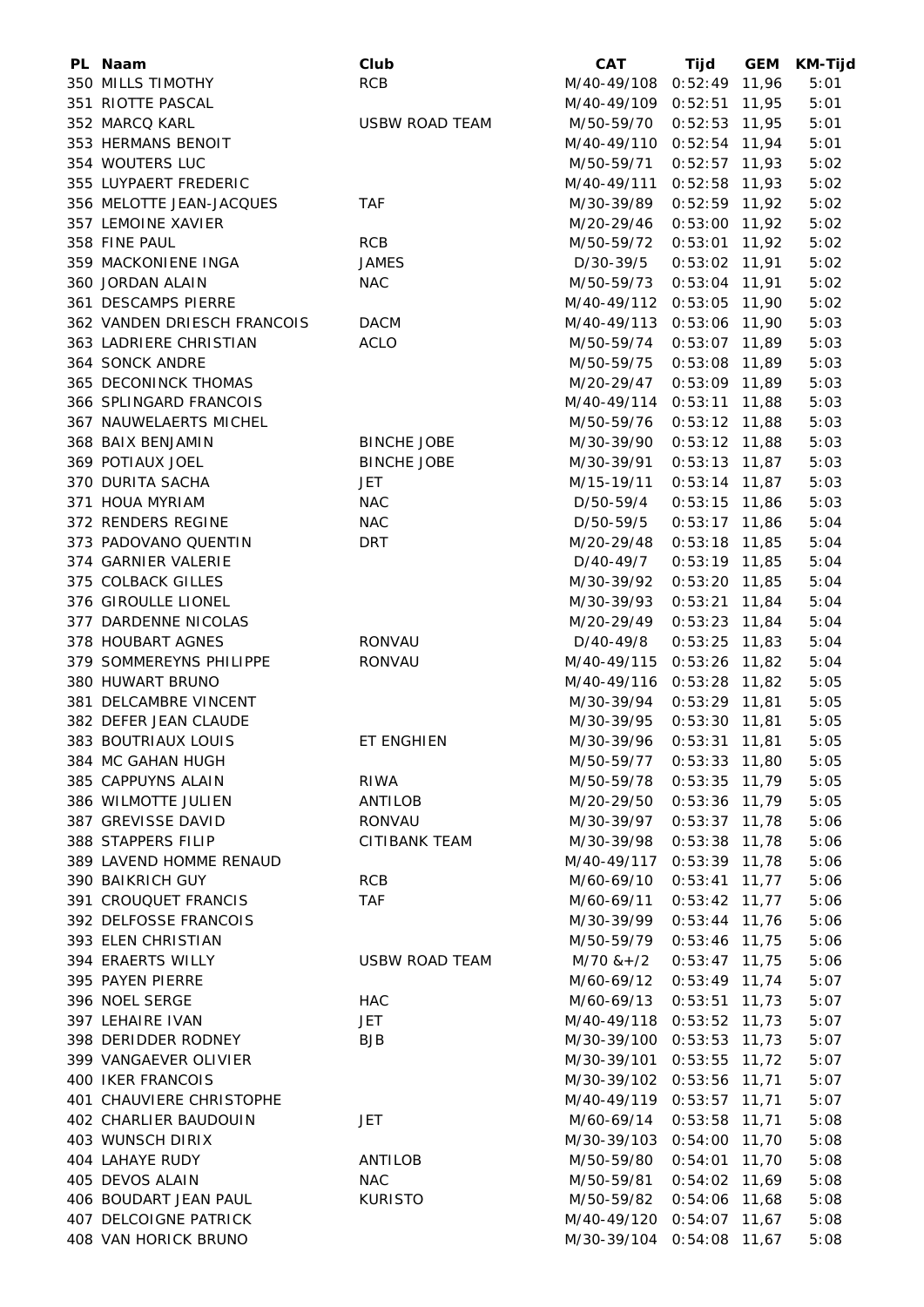| PL Naam                      | Club                  | <b>CAT</b>                 | Tijd            | <b>GEM</b> | KM-Tijd |
|------------------------------|-----------------------|----------------------------|-----------------|------------|---------|
| 409 DURIEUX ALAIN            |                       | M/40-49/121 0:54:09 11,67  |                 |            | 5:09    |
| 410 WILLEMS ERIC             | PARA CL               | M/50-59/83                 | $0:54:10$ 11,66 |            | 5:09    |
| 411 BIRENBAUT ALAIN          |                       | M/50-59/84 0:54:11 11,66   |                 |            | 5:09    |
| 412 RYCKMANS PIERRE          |                       | M/40-49/122 0:54:13 11,65  |                 |            | 5:09    |
| 413 PATERNOSTRE JEAN-JACQUES | <b>THIMEON</b>        | M/40-49/123 0:54:14 11,65  |                 |            | 5:09    |
| 414 QUERTEMONT CHRISTOPHE    |                       | M/30-39/105 0:54:16 11,64  |                 |            | 5:09    |
| 415 EQUINET FREDERIC         |                       | M/40-49/124 0:54:18 11,64  |                 |            | 5:09    |
| 416 GIBOTTE NICOLAS          |                       | M/30-39/106 0:54:19 11,63  |                 |            | 5:09    |
| 417 HENDRICKX PIERRE         |                       | M/40-49/125 0:54:21 11,62  |                 |            | 5:10    |
| 418 BARROO SEBASTIEN         |                       | M/30-39/107 0:54:22 11,62  |                 |            | 5:10    |
| 419 LAURENT YVES             |                       | M/40-49/126 0:54:24 11,61  |                 |            | 5:10    |
| 420 CHABEAU VINCIANNE        | ANTILOB               | D/50-59/6                  | $0:54:25$ 11,61 |            | 5:10    |
| 421 SALMON HUGUES            |                       | M/40-49/127 0:54:26 11,61  |                 |            | 5:10    |
| 422 DENOS REMY               |                       | M/40-49/128 0:54:28 11,60  |                 |            | 5:10    |
| 423 LAMBERT MICHEL           |                       | M/40-49/129 0:54:29 11,60  |                 |            | 5:10    |
|                              |                       | M/40-49/130 0:54:30 11,59  |                 |            |         |
| 424 OLIVIER CLAUDE           |                       |                            |                 |            | 5:11    |
| 425 ROGMANS INGRID           |                       | D/30-39/6                  | $0:54:32$ 11,59 |            | 5:11    |
| 426 VENTURELLI SYLVIE        |                       | D/40-49/9                  | $0:54:33$ 11,58 |            | 5:11    |
| 427 GHERAILLE JEAN-MARC      |                       | M/40-49/131 0:54:36 11,57  |                 |            | 5:11    |
| 428 MARIEL DIDIER            | <b>JAMES</b>          | M/40-49/132 0:54:39 11,56  |                 |            | 5:11    |
| 429 VANDERLIN GERARD         |                       | M/40-49/133 0:54:40 11,56  |                 |            | 5:11    |
| 430 ATATY CHRISTIAN          | HAC                   | M/50-59/85                 | $0:54:41$ 11,55 |            | 5:12    |
| 431 DOUTRELIGNE HERVE        | RIWA                  | M/50-59/86                 | $0:54:43$ 11,55 |            | 5:12    |
| 432 TRAPANI ANTONINO         |                       | M/15-19/12                 | $0:54:45$ 11,54 |            | 5:12    |
| 433 STROOBANTS STEF          |                       | M/50-59/87                 | $0:54:47$ 11,53 |            | 5:12    |
| 434 HENDRICKX HERMAN         | <b>BETA</b>           | M/40-49/134 0:54:53 11,51  |                 |            | 5:13    |
| 435 ROOMS PHILIPPE           |                       | M/30-39/108 0:54:54 11,51  |                 |            | 5:13    |
| 436 SCHMITZ NICOLAS          |                       | M/20-29/51                 | $0:54:55$ 11,50 |            | 5:13    |
| 437 MASUDI YVES              | <b>USBW ROAD TEAM</b> | M/40-49/135 0:54:57 11,50  |                 |            | 5:13    |
| 438 FAMULARO FREDERIC        | RIWA                  | M/20-29/52                 | $0:54:58$ 11,49 |            | 5:13    |
| 439 BERTRAND BENOIT          |                       | M/40-49/136 0:55:01 11,48  |                 |            | 5:13    |
| 440 GONZALEZ JOSE            | <b>KURISTO</b>        | M/60-69/15 0:55:02 11,48   |                 |            | 5:14    |
| 441 DECOSTER DANNY           |                       | M/40-49/137 0:55:02 11,48  |                 |            | 5:14    |
| 442 VASSALI ALESSANDRO       |                       | M/15-19/13                 | $0:55:03$ 11,48 |            | 5:14    |
| 443 MELON JEAN-MARC          | <b>NAC</b>            | M/50-59/88                 | $0:55:05$ 11,47 |            | 5:14    |
| 444 BODART CLAUDE            | <b>UAC</b>            | M/60-69/16                 | $0:55:08$ 11,46 |            | 5:14    |
| 445 ENGLEBERT DANIEL         | $JOG +$               | M/50-59/89                 | $0:55:10$ 11,45 |            | 5:14    |
| 446 DUYCK NADINE             | <b>USBW ROAD TEAM</b> | D/50-59/7                  | $0:55:11$ 11,45 |            | 5:14    |
| 447 CROMBOOM DANIEL          | ZEMKA                 | M/60-69/17                 | $0:55:12$ 11,45 |            | 5:15    |
| 448 COPPOLA GIOVANNI         |                       | M/60-69/18  0:55:13  11,44 |                 |            | 5:15    |
| 449 DELIEGE HELENE           | THEODO TEMPO          | D/30-39/7                  | $0:55:15$ 11,44 |            | 5:15    |
| 450 DENAUW FREDERIC          | <b>NAC</b>            | M/40-49/138 0:55:16 11,43  |                 |            | 5:15    |
| 451 DE VYLDER LUC            | AXA TEAM              | M/50-59/90                 | $0:55:18$ 11,42 |            | 5:15    |
| 452 TAVIER PASCAL            | <b>JC THIMEON</b>     | M/40-49/139 0:55:22 11,41  |                 |            | 5:15    |
| 453 DE LONGUEVILLE PHILIPPE  | <b>NAC</b>            | M/40-49/140 0:55:23 11,41  |                 |            | 5:16    |
| 454 BARBE MICHEL             |                       | M/30-39/109 0:55:24 11,40  |                 |            | 5:16    |
|                              |                       |                            |                 |            |         |
| 455 NICOLAY RENE             | <b>KURISTO</b>        | M/60-69/19                 | $0:55:28$ 11,39 |            | 5:16    |
| 456 VIGNIER TANGUY           |                       | M/30-39/110 0:55:29 11,39  |                 |            | 5:16    |
| 457 DEMAY DANIEL             | ASMODEUS              | M/30-39/111 0:55:30 11,38  |                 |            | 5:16    |
| 458 DHAENENS TOM             |                       | M/40-49/141 0:55:31 11,38  |                 |            | 5:16    |
| 459 CORNELIS BRIGITTE        | <b>KURISTO</b>        | D/40-49/10                 | $0:55:32$ 11,38 |            | 5:16    |
| 460 VAN LAETHEM GUY          | RIWA                  | M/40-49/142 0:55:33 11,37  |                 |            | 5:17    |
| <b>461 TILMANT BENOIT</b>    | <b>JAMES</b>          | M/40-49/143 0:55:34 11,37  |                 |            | 5:17    |
| 462 SCHMIT ROGER             |                       | M/50-59/91                 | $0:55:35$ 11,37 |            | 5:17    |
| 463 RULMONT BENJAMIN         |                       | M/20-29/53                 | $0:55:37$ 11,36 |            | 5:17    |
| 464 DIRICQ DOMINIQUE         | <b>NAC</b>            | M/50-59/92                 | $0:55:39$ 11,35 |            | 5:17    |
| 465 COMPERE PHILIPPE         |                       | M/50-59/93                 | $0:55:46$ 11,33 |            | 5:18    |
| 466 DROMELET BERANGERE       |                       | D/40-49/11                 | $0:55:47$ 11,33 |            | 5:18    |
| 467 ALBERT NATHALIE          | <b>NAC</b>            | D/30-39/8                  | $0:55:53$ 11,31 |            | 5:18    |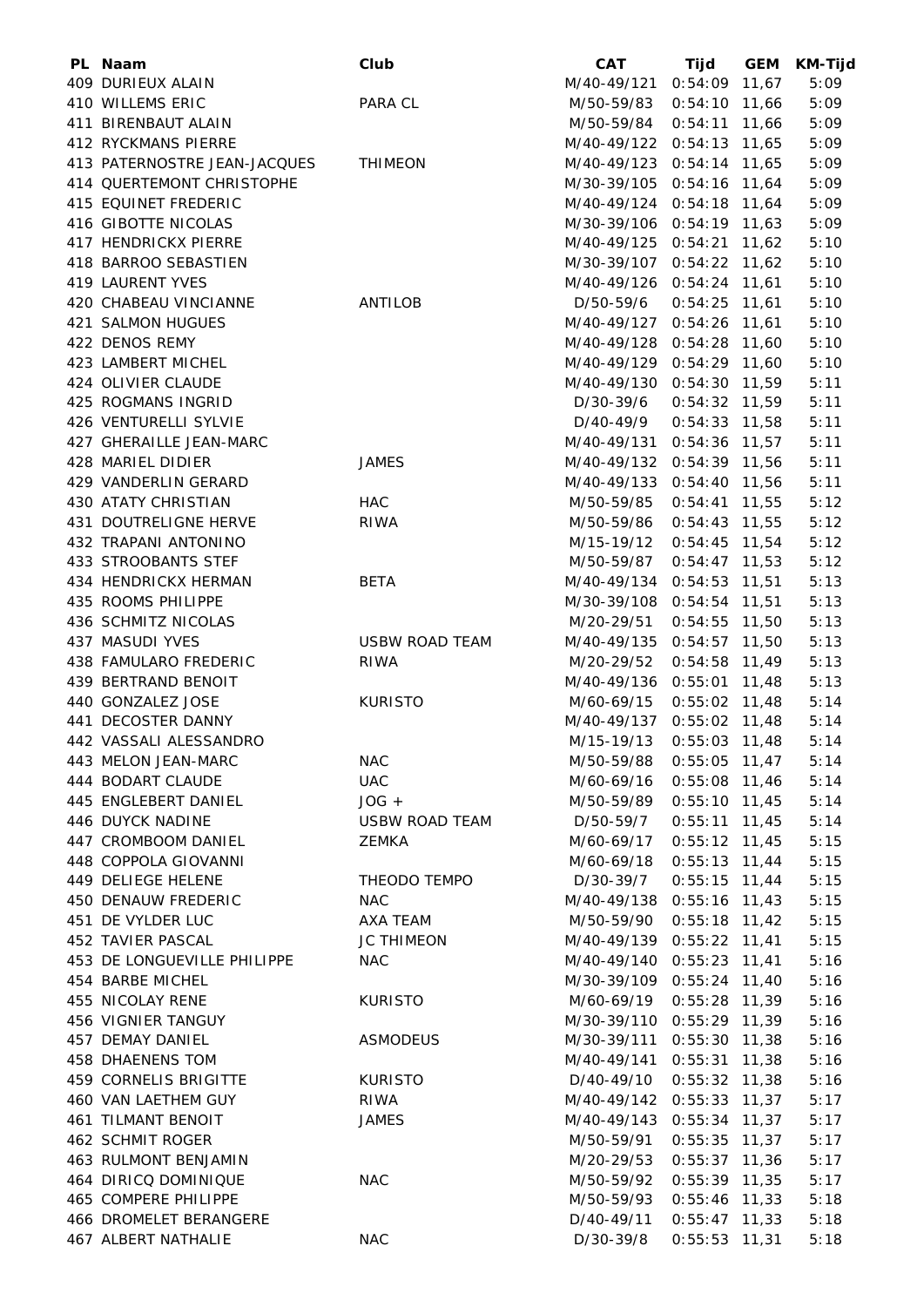| PL Naam                                        | Club                  | <b>CAT</b>                                             | Tijd            | <b>GEM</b> | <b>KM-Tijd</b> |
|------------------------------------------------|-----------------------|--------------------------------------------------------|-----------------|------------|----------------|
| 468 OLIVERI GIORGIO                            | BRUSSELSBLUEMOONH3    | M/40-49/144 0:55:57 11,29                              |                 |            | 5:19           |
| <b>469 DUBOIS VINCENT</b>                      |                       | M/40-49/145 0:55:58 11,29                              |                 |            | 5:19           |
| 470 PESTIAUX YVES                              | LA THURE              | M/50-59/94                                             | $0:56:00$ 11,28 |            | 5:19           |
| 471 CAMBIER EMMANUEL                           |                       | M/30-39/112 0:56:05 11,27                              |                 |            | 5:20           |
| 472 MARTIN-MOULINNEUF VINCENT                  |                       | M/30-39/113 0:56:06 11,26                              |                 |            | 5:20           |
| 473 TOURPE EMMANUEL                            |                       | M/40-49/146 0:56:08 11,26                              |                 |            | 5:20           |
| 474 LEJEUNE JEAN                               |                       | M/60-69/20                                             | $0:56:10$ 11,25 |            | 5:20           |
| 475 STILMANT DENIS                             | <b>NAC</b>            | M/40-49/147 0:56:12 11,24                              |                 |            | 5:20           |
| 476 LECHAUDE FREDERIC                          | <b>ASUB</b>           | M/40-49/148 0:56:13 11,24                              |                 |            | 5:20           |
| 477 LEHAIRE DAVID                              | <b>JET</b>            | M/30-39/114 0:56:14 11,24                              |                 |            | 5:20           |
| 478 GHYSSENS VINCENT                           | <b>LOS PUMAS</b>      | M/15-19/14                                             | $0:56:16$ 11,23 |            | 5:21           |
| 479 LEFEBVRE PASCAL                            | THEODO TEMPO          | M/30-39/115 0:56:17 11,23                              |                 |            | 5:21           |
| 480 GAUTHIER CECILE                            | THEODO TEMPO          | D/40-49/12                                             | $0:56:18$ 11,22 |            | 5:21           |
| 481 MIESSE DANY                                | <b>NAC</b>            | M/50-59/95                                             | $0:56:19$ 11,22 |            | 5:21           |
| 482 DELHAYE EDDY                               | <b>TRIA ATH</b>       | M/40-49/149 0:56:20 11,22                              |                 |            | 5:21           |
| 483 VANPOUCKE JEAN                             | <b>NAC</b>            | M/40-49/150 0:56:21 11,21                              |                 |            | 5:21           |
| 484 RUSSO GUISEPPE                             |                       | M/40-49/151 0:56:22 11,21                              |                 |            | 5:21           |
| 485 BOTTEMANNE JEAN-MARC                       |                       | M/40-49/152 0:56:23 11,21                              |                 |            | 5:21           |
| 486 SACRE JEAN-FRANCOIS                        |                       | M/40-49/153 0:56:25 11,20                              |                 |            | 5:21           |
| 487 CHRETIEN HUBERT                            |                       | M/50-59/96                                             | $0:56:27$ 11,19 |            | 5:22           |
| 488 DE MUNCK VERONIQUE                         | <b>NAC</b>            | D/50-59/8                                              | $0:56:28$ 11,19 |            | 5:22           |
| 489 LETELLIER MICHEL                           |                       | M/40-49/154 0:56:30 11,18                              |                 |            | 5:22           |
| 490 URBAIN BAUDOUIN                            |                       | M/40-49/155 0:56:34 11,17                              |                 |            | 5:22           |
| 491 HAINE JAN                                  |                       | M/30-39/116 0:56:35 11,17                              |                 |            | 5:22           |
| 492 METILLON HENRI                             | <b>USBW ROAD TEAM</b> | M/50-59/97                                             | $0:56:37$ 11,16 |            | 5:23           |
| 493 ROZENBLAT STEPHANE                         |                       | M/40-49/156 0:56:40 11,15                              |                 |            | 5:23           |
| 494 VANDENBERGHE MARNIX                        | ANTILOB               | M/60-69/21                                             | $0:56:43$ 11,14 |            | 5:23           |
| 495 BARBIER LAURENT                            |                       | M/40-49/157 0:56:45 11,13                              |                 |            | 5:23           |
| 496 NASSEL LUDOVIC                             |                       | M/30-39/117 0:56:48 11,12                              |                 |            | 5:24           |
| 497 GILLES ALAIN                               | <b>JODOIGNE</b>       | M/60-69/22                                             | $0:56:51$ 11,11 |            | 5:24           |
| 498 VYGEN JIMMY                                |                       | M/20-29/54                                             | $0:56:52$ 11,11 |            | 5:24           |
| 499 VASTESAEGER CHRISTOPHE                     | LEEUWERI              | M/30-39/118 0:56:57 11,09                              |                 |            | 5:25           |
| 500 DARDENNE SARAH                             |                       | D/20-29/7                                              | $0:56:58$ 11,09 |            | 5:25           |
| 501 DEWIGNE BERNARD                            | <b>GLOBE TR</b>       | M/50-59/98                                             | $0:57:01$ 11,08 |            | 5:25           |
| 502 ELIARD MARIE CHRISTINE                     |                       | D/40-49/13                                             | $0:57:03$ 11,07 |            | 5:25           |
| 503 WAUTIER JOHN                               |                       | M/20-29/55                                             | $0:57:05$ 11,07 |            | 5:25           |
| 504 DEVROYE FREDERIC                           |                       | M/40-49/158 0:57:07 11,06                              |                 |            | 5:25           |
| 505 VANDERGHEYNST DOMINIQUE                    |                       | M/50-59/99                                             | $0:57:09$ 11,06 |            | 5:26           |
| 506 STROOBANTS BRUNO                           |                       | M/40-49/159 0:57:11 11,05                              |                 |            | 5:26           |
| 507 GOOR LEO                                   |                       | M/15-19/15                                             | $0:57:12$ 11,05 |            | 5:26           |
| 508 SIPURA MICHEL                              |                       | M/40-49/160 0:57:14 11,04                              |                 |            | 5:26           |
| 509 LEJEUNE ALAIN                              |                       | M/40-49/161 0:57:16 11,03                              |                 |            | 5:26           |
| 510 HUVELLE CLAIRE                             |                       | D/20-29/8                                              | $0:57:17$ 11,03 |            | 5:26           |
| 511 RAES PATRICK                               |                       | M/50-59/100 0:57:18 11,03                              |                 |            | 5:26           |
| 512 VERMYLEN AURYAN                            |                       | M/15-19/16                                             | $0:57:19$ 11,02 |            | 5:27           |
| 513 COURTOY JEAN-MARIE<br>514 DELOFFRE ANTOINE | <b>TURBO</b>          | M/50-59/101 0:57:21 11,02<br>M/30-39/119 0:57:22 11,01 |                 |            | 5:27<br>5:27   |
| 515 BELVAUX AXEL                               |                       | M/15-19/17                                             | $0:57:24$ 11,01 |            | 5:27           |
| 516 BELVAUX XAVIER                             |                       | M/40-49/162 0:57:26 11,00                              |                 |            | 5:27           |
| 517 GOETHALS MARTINE                           |                       | D/40-49/14                                             | $0:57:27$ 11,00 |            | 5:27           |
| 518 SCUTNAIRE BRUNO                            |                       | M/40-49/163 0:57:29 10,99                              |                 |            | 5:28           |
| 519 CHARASSON OLIVIER                          |                       | M/30-39/120 0:57:31 10,98                              |                 |            | 5:28           |
| 520 MICHELS BERNARD                            |                       | M/40-49/164 0:57:33 10,98                              |                 |            | 5:28           |
| 521 VERVLOESEM XAVIER                          |                       | M/40-49/165 0:57:36 10,97                              |                 |            | 5:28           |
| 522 LIEWAKM JEAN-MARK                          |                       | M/50-59/102 0:57:38 10,96                              |                 |            | 5:28           |
| 523 GOWIE CHRISTIAN                            |                       | M/50-59/103 0:57:42 10,95                              |                 |            | 5:29           |
| 524 BAWIN BRIGITTE                             | <b>JAMES</b>          | D/50-59/9                                              | $0:57:45$ 10,94 |            | 5:29           |
| 525 CIARMOLI JOSEPH                            | <b>JAMES</b>          | M/40-49/166 0:57:48 10,93                              |                 |            | 5:29           |
| 526 DE JONGHE PATRICK                          | VALLEE H              | M/50-59/104 0:57:50 10,92                              |                 |            | 5:30           |
|                                                |                       |                                                        |                 |            |                |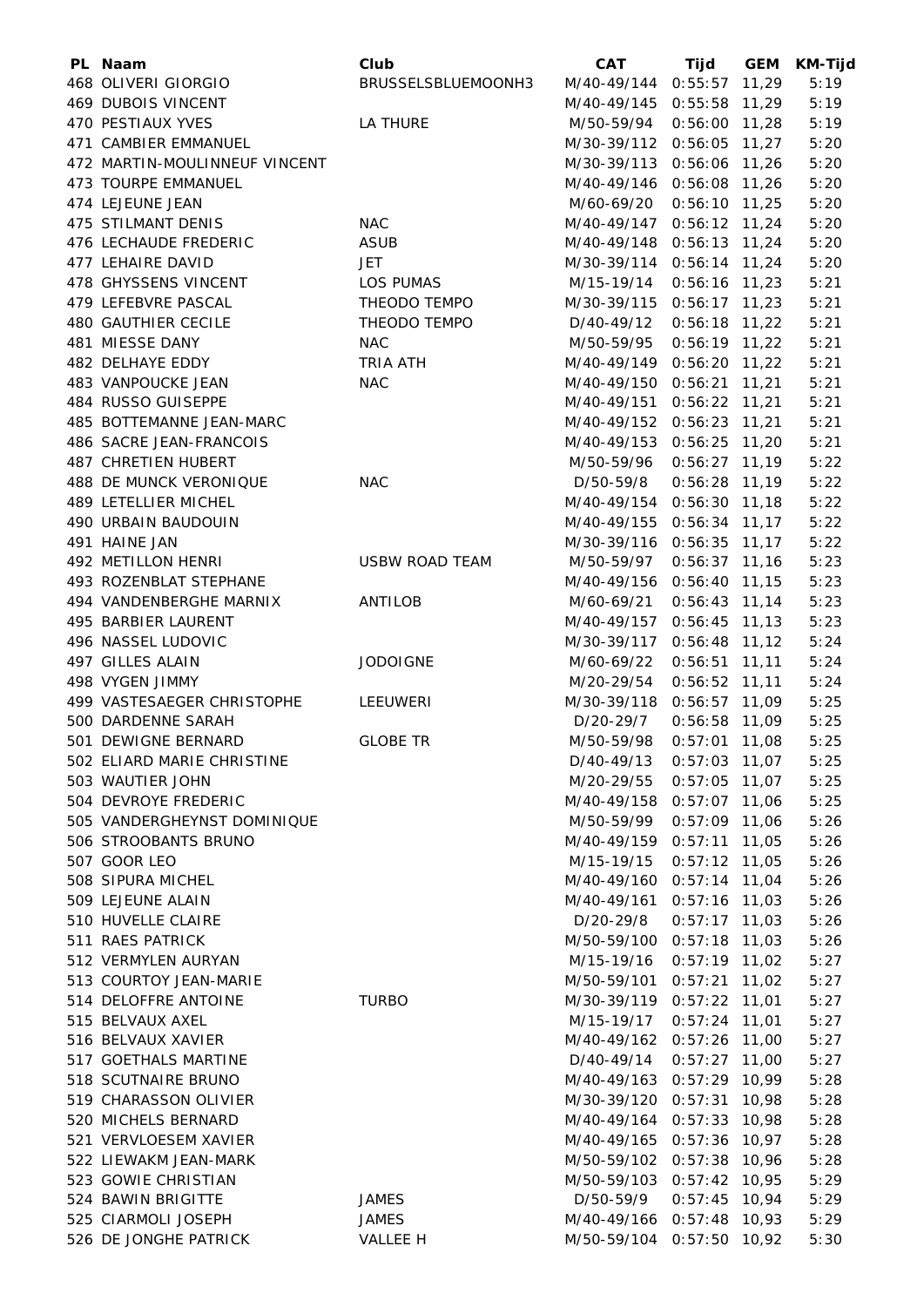| PL Naam                                  | Club                  | <b>CAT</b>                | Tijd                               | <b>GEM</b> | <b>KM-Tijd</b> |
|------------------------------------------|-----------------------|---------------------------|------------------------------------|------------|----------------|
| 527 VERHELLE LUDOVIC                     |                       | M/40-49/167 0:57:52 10,92 |                                    |            | 5:30           |
| 528 REMY MICHEL                          | <b>ASBTD</b>          | M/50-59/105 0:57:55 10,91 |                                    |            | 5:30           |
| 529 SEPTEMBER RAPHAEL                    |                       | M/20-29/56                | $0:57:56$ 10,91                    |            | 5:30           |
| 530 ANSIAUX CARL                         | <b>JTTR PITIGNY</b>   | M/60-69/23                | $0:57:59$ 10,90                    |            | 5:30           |
| 531 BARBE YVAN                           | VALLEE H              | M/60-69/24                | $0:58:01$ 10,89                    |            | 5:31           |
| 532 THEYS VINCENT                        |                       | M/40-49/168 0:58:02 10,89 |                                    |            | 5:31           |
| 533 JADIN LUDOVIC                        |                       | M/30-39/121               | $0:58:03$ 10,88                    |            | 5:31           |
| 534 WAROUX DANIEL                        |                       | M/50-59/106 0:58:05 10,88 |                                    |            | 5:31           |
| 535 DEWULF GUILLAUME                     |                       | M/20-29/57                | $0:58:06$ 10,87                    |            | 5:31           |
| 536 MAROT ANNE                           | <b>USBW ROAD TEAM</b> | D/50-59/10                | $0:58:08$ 10,87                    |            | 5:31           |
| 537 GILBERT DOMINIQUE                    |                       | M/40-49/169 0:58:12 10,86 |                                    |            | 5:32           |
| 538 ANTOINE LAURENCE                     | <b>TAF</b>            | D/30-39/9                 | $0:58:13$ 10,85                    |            | 5:32           |
| 539 LECLERCQ DANIEL                      | PARA CL               | M/50-59/107 0:58:15 10,85 |                                    |            | 5:32           |
| 540 CAPPER CHRISTOPHE                    |                       | M/30-39/122 0:58:16 10,84 |                                    |            | 5:32           |
| 541 BOURGUIGNON FABIEN                   |                       | M/30-39/123 0:58:18 10,84 |                                    |            | 5:32           |
| 542 LAMBERT OLIVIER                      |                       | M/30-39/124 0:58:19 10,83 |                                    |            | 5:32           |
| 543 DU FOUR PHILIPPE                     | <b>JAMES</b>          | M/50-59/108 0:58:24 10,82 |                                    |            | 5:33           |
| 544 MARCHANT DIDIER                      |                       | M/40-49/170 0:58:25 10,82 |                                    |            | 5:33           |
| 545 MARCHAL M-L                          | VALLEE H              | D/40-49/15                | $0:58:27$ 10,81                    |            | 5:33           |
| 546 SIMON YANNICK                        |                       | M/20-29/58                | $0:58:28$ 10,81                    |            | 5:33           |
| 547 CLOOSTERMANS PATRICE                 | <b>KURISTO</b>        | M/50-59/109 0:58:29 10,80 |                                    |            | 5:33           |
| 548 HAVET NORA                           | <b>TAF</b>            | D/20-29/9                 | $0:58:31$ 10,80                    |            | 5:33           |
| 549 REMOUCHAMPS ETIENNE                  | TAF                   | M/30-39/125 0:58:32 10,79 |                                    |            | 5:34           |
| 550 VANDERMEERSCH JOACHIM                | DRT                   | M/30-39/126 0:58:33 10,79 |                                    |            | 5:34           |
| 551 BOUDART ALAIN                        | <b>NAC</b>            | M/50-59/110 0:58:34 10,79 |                                    |            | 5:34           |
| 552 LECOMTE FREDDY<br>553 DEGREVE MICHEL |                       | M/60-69/25                | $0:58:38$ 10,78                    |            | 5:34<br>5:35   |
| 554 MABILLE CARINE                       |                       | M/50-59/111<br>D/40-49/16 | $0:58:43$ 10,76<br>$0:58:44$ 10,76 |            | 5:35           |
| 555 THIRION GAETANE                      |                       | D/20-29/10                | $0:58:46$ 10,75                    |            | 5:35           |
| 556 DELVAUX PHILIPPE                     |                       | M/40-49/171 0:58:46 10,75 |                                    |            | 5:35           |
| 557 POLLE CAROLL                         |                       | D/40-49/17                | $0:58:48$ 10,74                    |            | 5:35           |
| 558 GERARD LAURENT                       | <b>NAC</b>            | M/40-49/172 0:58:51 10,74 |                                    |            | 5:35           |
| 559 VYGEN JONATHAN                       |                       | M/30-39/127 0:58:52 10,73 |                                    |            | 5:35           |
| 560 TIELEMANS PHILIPPE                   |                       | M/50-59/112 0:58:53 10,73 |                                    |            | 5:36           |
| 561 HAMAIDE ISABELLE                     | <b>NAC</b>            | D/50-59/11                | $0:58:55$ 10,72                    |            | 5:36           |
| 562 MEURICE PHILIPPE                     | <b>KURISTO</b>        | M/30-39/128 0:58:56 10,72 |                                    |            | 5:36           |
| 563 WAUTHIER SOPHIE                      |                       | D/30-39/10                | $0:58:58$ 10,71                    |            | 5:36           |
| 564 VANACKERE CHRISTINE                  | ANTILOB               | D/40-49/18                | $0:59:07$ 10,69                    |            | 5:37           |
| 565 DE GELAS BEN                         |                       | M/20-29/59                | $0:59:12$ 10,67                    |            | 5:37           |
| 566 VANHOUCHE MICHEL                     |                       | M/40-49/173 0:59:16 10,66 |                                    |            | 5:38           |
| 567 JANSSEN JOHAN                        | H.BERGLOPERS          | M/30-39/129 0:59:17 10,66 |                                    |            | 5:38           |
| 568 LENDERS THIERRY                      |                       | M/40-49/174 0:59:20 10,65 |                                    |            | 5:38           |
| 569 BARTOLOMEO BRUNO                     |                       | M/40-49/175 0:59:22 10,64 |                                    |            | 5:38           |
| 570 LAURENT ALAIN                        | <b>NAC</b>            | M/50-59/113 0:59:24 10,64 |                                    |            | 5:38           |
| 571 VAREWYCK PIERRE                      | ANTILOB               | M/50-59/114 0:59:27 10,63 |                                    |            | 5:39           |
| 572 GOBERT FRANCOIS                      |                       | M/40-49/176 0:59:33 10,61 |                                    |            | 5:39           |
| 573 JANSSENS DIDIER                      |                       | M/30-39/130 0:59:37 10,60 |                                    |            | 5:40           |
| 574 OPALFVENS SOPHIE                     | USBW ROAD TEAM        | D/30-39/11                | $0:59:39$ 10,59                    |            | 5:40           |
| 575 GROSSEN YVES                         | <b>TEND DET</b>       | M/60-69/26                | $0:59:40$ 10,59                    |            | 5:40           |
| 576 SEGGIO PINO                          | <b>NAC</b>            | M/60-69/27                | $0:59:41$ 10,59                    |            | 5:40           |
| 577 COUVREUR JEAN-LUC                    |                       | M/50-59/115 0:59:43 10,58 |                                    |            | 5:40           |
| 578 BOUTEFEU MARC                        |                       | M/40-49/177 0:59:44 10,58 |                                    |            | 5:40           |
| 579 JEAN-LOUIS GERARD                    |                       | M/40-49/178 0:59:46 10,57 |                                    |            | 5:41           |
| 580 GLENISSON EDDY                       | <b>LDLV</b>           | M/60-69/28                | $0:59:47$ 10,57                    |            | 5:41           |
| 581 JANNE D OTHEE FRANCOIS               |                       | M/50-59/116 0:59:49 10,56 |                                    |            | 5:41           |
| 582 CONSTANT MICHEL                      |                       | M/40-49/179 0:59:51 10,56 |                                    |            | 5:41           |
| 583 DUPUIS BENOIT                        | <b>JAMES</b>          | M/50-59/117               | $0:59:52$ 10,55                    |            | 5:41           |
| 584 SIBILLE DELPHNE                      |                       | D/30-39/12                | $0:59:53$ 10,55                    |            | 5:41           |
| 585 JAUNIAU DANIEL                       | <b>NAC</b>            | M/40-49/180 0:59:55 10,54 |                                    |            | 5:41           |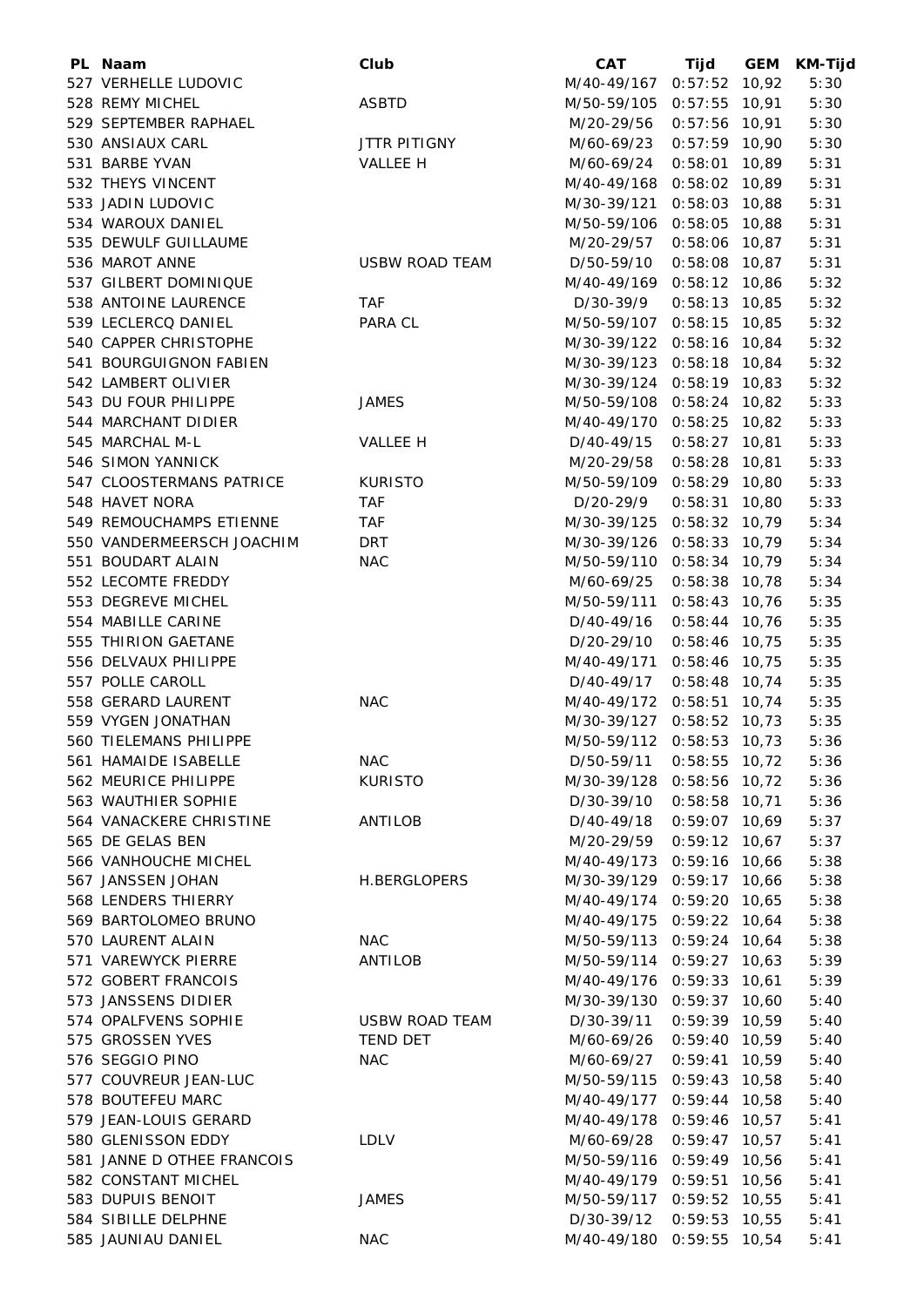| PL Naam                                          | Club                  | <b>CAT</b>                | Tijd                               | <b>GEM</b> | <b>KM-Tijd</b> |
|--------------------------------------------------|-----------------------|---------------------------|------------------------------------|------------|----------------|
| 586 MATHIEU CHRISTIAN                            |                       | M/30-39/131               | 0:59:56                            | 10,54      | 5:42           |
| 587 KEYMOLEN ROGER                               | SP_VERMA              | M/50-59/118 0:59:57 10,54 |                                    |            | 5:42           |
| 588 BELIN JULIE                                  |                       | D/30-39/13                | $1:00:01$ 10,53                    |            | 5:42           |
| 589 CLAES JOZEPH                                 | <b>AVZK</b>           | $M/70$ & + /3             | $1:00:02$ 10,52                    |            | 5:42           |
| 590 VANDERGHEYNST CLEMENTINE                     |                       | D/20-29/11                | 1:00:06 10,51                      |            | 5:42           |
| 591 VETS AGNES                                   | CABW                  | D/50-59/12                | $1:00:10$ 10,50                    |            | 5:43           |
| 592 EDOUARD PATRICE                              |                       | M/40-49/181               | $1:00:13$ 10,49                    |            | 5:43           |
| 593 JULEMONT PIERRE                              |                       | M/50-59/119               | 1:00:15 10,49                      |            | 5:43           |
| 594 CORDIER SERGE                                |                       | M/40-49/182               | $1:00:16$ 10,48                    |            | 5:43           |
| 595 SCHEPMANS CHRISTIAN                          |                       | M/50-59/120               | $1:00:18$ 10,48                    |            | 5:44           |
| 596 JANSSENS ALAIN                               | <b>WINTERTH</b>       | M/40-49/183               | $1:00:20$ 10,47                    |            | 5:44           |
| 597 DECOSTER MICHEL                              |                       | M/60-69/29                | $1:00:29$ 10,45                    |            | 5:45           |
| 598 LAFONTAINE BENOIT                            | DON T THINK RUN       | M/40-49/184               | $1:00:29$ 10,45                    |            | 5:45           |
| 599 GREGOIRE MICHEL                              |                       | M/60-69/30                | $1:00:31$ 10,44                    |            | 5:45           |
| 600 BUISSIN MICHEL                               | <b>GSKFUNCLUB</b>     | M/40-49/185               | $1:00:32$ 10,44                    |            | 5:45           |
| 601 VANWEYENBERG LAURENCE                        |                       | D/40-49/19                | $1:00:34$ 10,43                    |            | 5:45           |
| 602 NEISSEN THOMAS                               |                       | M/40-49/186               | $1:00:35$ 10,43                    |            | 5:45           |
| 603 LUISETTO MOIRA                               | <b>ARCH</b>           | D/20-29/12                | $1:00:37$ 10,42                    |            | 5:45           |
| 604 PAULUS MARC                                  | SP_VERMA              | M/50-59/121               | $1:00:39$ 10,42                    |            | 5:46           |
| 605 BLOMMAERT KORIS                              |                       | M/40-49/187               | $1:00:44$ 10,40                    |            | 5:46           |
| 606 VANDEVELDE CHRISTOPHE                        |                       | M/30-39/132               | $1:00:45$ 10,40                    |            | 5:46           |
| 607 HERNAUT ISABELLE                             | <b>NAC</b>            | D/40-49/20                | $1:00:48$ 10,39                    |            | 5:46           |
| 608 SYMONS PETRO                                 | <b>NAC</b>            | M/50-59/122               | $1:00:52$ 10,38                    |            | 5:47           |
| 609 KAUFMANN ALAIN                               | <b>JOG GANS</b>       | M/50-59/123               | $1:00:54$ 10,37                    |            | 5:47           |
| 610 DE FRE HANS                                  |                       | M/40-49/188               | $1:00:55$ 10,37                    |            | 5:47           |
| <b>611 LACROIX PATRICK</b>                       | <b>USBW ROAD TEAM</b> | M/50-59/124               | 1:00:56 10,37                      |            | 5:47           |
| 612 VAN GRIMBERGEN LAURENT                       |                       | M/30-39/133               | 1:00:58 10,36                      |            | 5:47           |
| 613 LEPLAT ANABELLE                              | <b>LDLV</b>           | D/30-39/14                | $1:01:00$ 10,36                    |            | 5:48           |
| 614 SELLESLAGH CLAIRE                            | LDLV                  | D/50-59/13                | $1:01:03$ 10,35                    |            | 5:48           |
| 615 PARMENTIER ANNICK                            | <b>LDLV</b>           | D/40-49/21                | $1:01:05$ 10,34                    |            | 5:48           |
| 616 LECLERCQ SOPHIE                              |                       | D/20-29/13                | 1:01:06 10,34                      |            | 5:48           |
| 617 VANDEN BOSSCHE THIERRY                       |                       | M/30-39/134 1:01:08 10,33 |                                    |            | 5:48           |
| 618 NUYT PHILIPPE                                | DON T THINK RUN       | M/40-49/189               | $1:01:11$ 10,33                    |            | 5:49           |
| 619 STEVENINI PASCAL                             |                       | M/40-49/190               | 1:01:13                            | 10,32      | 5:49           |
| 620 NICAISE PHILIPPE                             | USBW ROAD TEAM        | M/50-59/125 1:01:16 10,31 |                                    |            | 5:49           |
| 621 DUCHESNE DIMITRI                             |                       | M/40-49/191               | $1:01:17$ 10,31                    |            | 5:49           |
| 622 DACY BRUNO                                   | <b>JOG GAST</b>       | M/40-49/192 1:01:19 10,30 |                                    |            | 5:49           |
| 623 VANFLETEREN VIRGINIE                         | <b>NAC</b>            | D/20-29/14                | $1:01:22$ 10,30                    |            | 5:50           |
| 624 POSTIAU TONY                                 | JAMES                 | M/30-39/135 1:01:23 10,29 |                                    |            | 5:50           |
| 625 MAGOTTE OLIVIER                              | JAMES                 | M/30-39/136               | $1:01:24$ 10,29                    |            | 5:50           |
| 626 STERCK JEAN PHILIPPE                         |                       | M/40-49/193               | $1:01:26$ 10,28                    |            | 5:50           |
| 627 FERAILLE DANIELLE                            |                       | D/50-59/14                | $1:01:27$ 10,28                    |            | 5:50           |
| 628 D ALU MICHELLE                               | CRAC                  | D/30-39/15                | $1:01:29$ 10,28                    |            | 5:50           |
| 629 DECROIX MURIELLE                             | CRAC                  | D/40-49/22                | 1:01:31                            | 10,27      | 5:51           |
| 630 CLAUS FREDERIC                               |                       | M/30-39/137               | $1:01:32$ 10,27                    |            | 5:51           |
| 631 LIETAER CAROLINE                             |                       | D/30-39/16                | $1:01:33$ 10,26                    |            | 5:51           |
| 632 BEAGUE NICOLAS                               |                       | M/30-39/138               | $1:01:37$ 10,25                    |            | 5:51           |
| 633 VAN BONT JOSEPH                              | LEEUWERI              | M/60-69/31                | $1:01:39$ 10,25                    |            | 5:51           |
| 634 HAUTECOEUR WIVINE                            | <b>NAC</b>            | D/40-49/23                | $1:01:42$ 10,24                    |            | 5:52           |
|                                                  |                       |                           |                                    |            |                |
| 635 PENE VIVIANE                                 |                       | D/50-59/15                | $1:01:49$ 10,22                    |            | 5:52           |
| 636 DUCHENE JEAN PIERRE<br>637 CHAMPAGNE VANESSA | RONVAU<br>RONVAU      | M/50-59/126<br>D/30-39/17 | $1:01:52$ 10,21<br>$1:01:57$ 10,20 |            | 5:53<br>5:53   |
|                                                  |                       |                           |                                    |            |                |
| 638 COPPENS PHILIPPE                             | <b>NAC</b>            | M/50-59/127               | $1:02:03$ 10,18                    |            | 5:54           |
| 639 LACROIX KARINE                               |                       | D/50-59/16                | $1:02:04$ 10,18                    |            | 5:54           |
| 640 DEGRAEVE HILDE                               | <b>NAC</b>            | D/40-49/24                | 1:02:05 10,18                      |            | 5:54           |
| 641 DE BERDT PATRICIA                            | <b>SPT WAVRE</b>      | D/50-59/17                | $1:02:11$ 10,16                    |            | 5:54           |
| 642 CROKAERT AGNES                               | LEEUWERI              | D/50-59/18                | $1:02:18$ 10,14                    |            | 5:55           |
| 643 ALVAREZ BLANCO MANUEL                        | <b>JET</b>            | M/40-49/194               | $1:02:20$ 10,14                    |            | 5:55           |
| 644 DEVREESE JEAN-CLAUDE                         | JAMES                 | M/50-59/128 1:02:22 10,13 |                                    |            | 5:55           |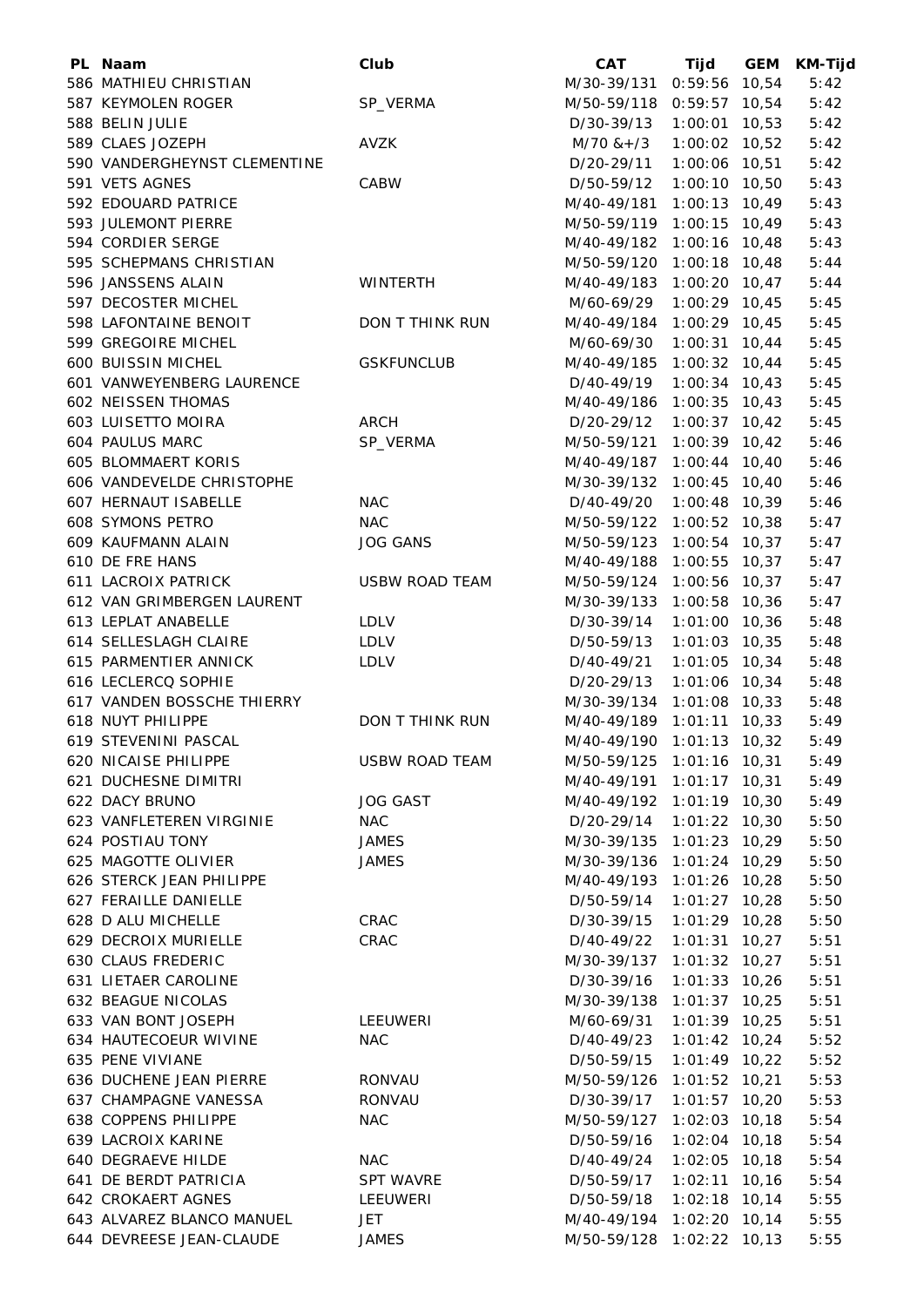| PL Naam                      | Club                  | <b>CAT</b>                | Tijd            | <b>GEM</b> | <b>KM-Tijd</b> |
|------------------------------|-----------------------|---------------------------|-----------------|------------|----------------|
| 645 PILATE GUY               | VALLEE H              | M/60-69/32                | $1:02:28$ 10,11 |            | 5:56           |
| 646 GRAIDE CAROLINE          |                       | D/20-29/15                | $1:02:30$ 10,11 |            | 5:56           |
| 647 GIELEN PATRICK           |                       | M/30-39/139 1:02:32 10,10 |                 |            | 5:56           |
| 648 STASSIN DANIEL           | ANTILOB               | M/50-59/129 1:02:34 10,10 |                 |            | 5:57           |
| 649 DEGRAADT COLETTE         |                       | D/50-59/19                | $1:02:36$ 10,09 |            | 5:57           |
| 650 KEMPS JEAN PIERRE        | LEEUWERI              | M/50-59/130 1:02:38 10,09 |                 |            | 5:57           |
| 651 PAINBLANC DIDIER         | <b>JC THIMEON</b>     | M/50-59/131               | $1:02:41$ 10,08 |            | 5:57           |
| 652 PISSART JEAN PAUL        |                       | M/50-59/132 1:02:43 10,07 |                 |            | 5:57           |
| 653 PEREMANS MARIE-ANGELE    | <b>JET</b>            | $D/60$ & +/2              | $1:02:43$ 10,07 |            | 5:57           |
| 654 DANNAU CHARLES           | <b>JET</b>            | M/60-69/33                | $1:02:45$ 10,07 |            | 5:58           |
| 655 POWELL JAMES             |                       | M/30-39/140               | $1:02:46$ 10,07 |            | 5:58           |
| 656 MALVOZ JEAN-REMY         | <b>ESM</b>            |                           | $1:02:48$ 10,06 |            | 5:58           |
|                              |                       | M/60-69/34                |                 |            |                |
| 657 BAUDUIN JACQUES          |                       | M/50-59/133 1:02:50 10,06 |                 |            | 5:58           |
| 658 DE MOOR SOPHIE           |                       | D/20-29/16                | $1:02:51$ 10,05 |            | 5:58           |
| 659 LEMPEREUR BERNADETTE     | <b>KURISTO</b>        | D/50-59/20                | $1:02:52$ 10,05 |            | 5:58           |
| 660 LEE LI                   | TOUS A BORD           | D/30-39/18                | 1:02:54 10,04   |            | 5:58           |
| 661 BIRMANN CINDY            | <b>TOUS A BORD</b>    | D/30-39/19                | $1:02:56$ 10,04 |            | 5:59           |
| 662 DEN HOUDIJKER WILLEM     | <b>JOG BEER</b>       | M/60-69/35                | $1:03:00$ 10,03 |            | 5:59           |
| 663 VANLOO MARC              | RONVAU                | M/50-59/134 1:03:04 10,02 |                 |            | 5:59           |
| 664 DEFECHE ERIC             | <b>NAC</b>            | M/40-49/195 1:03:12 10,00 |                 |            | 6:00           |
| 665 WAUTIE SYLVIE            | <b>NAC</b>            | D/40-49/25                | $1:03:19$ 9,98  |            | 6:01           |
| 666 HERBOS JEAN--LUC         |                       | M/50-59/135               | 1:03:22         | 9,97       | 6:01           |
| <b>667 STAINIER VINCENT</b>  | OMBRAGE               | M/40-49/196               | 1:03:25         | 9,96       | 6:01           |
| 668 DEWATTINNE MANON         |                       | D/20-29/17                | 1:03:28         | 9,95       | 6:02           |
| 669 POLLE CAROLL             | <b>ANTILOB</b>        | D/40-49/26                | 1:03:29         | 9,95       | 6:02           |
| 670 MAMONE SANTO             | <b>ITA</b>            | M/40-49/197 1:03:30       |                 | 9,95       | 6:02           |
| 671 PIRART BORIS             |                       | M/50-59/136 1:03:38       |                 | 9,93       | 6:03           |
| 672 VOKAER ETIENNE           | <b>USBW ROAD TEAM</b> | M/60-69/36                | 1:03:40         | 9,92       | 6:03           |
| 673 PENNINCK DOMINIQUE       | <b>KURISTO</b>        | M/50-59/137               | 1:03:44         | 9,91       | 6:03           |
| 674 FOSSEUR OLIVIER          | <b>NAC</b>            | M/50-59/138               | 1:03:46         | 9,91       | 6:03           |
| 675 HAMMER FRANK             |                       | M/50-59/139 1:03:49       |                 | 9,90       | 6:04           |
| 676 WOUTERS CATY             |                       | D/40-49/27                | 1:03:53         | 9,89       | 6:04           |
| 677 KIEKBOOMS SVEN           | <b>NAC</b>            | M/20-29/60                | 1:03:54         | 9,89       | 6:04           |
| 678 VANWYNSBERGHE ALINE      | <b>JAMES</b>          | $D/15-19/1$               | 1:03:57         | 9,88       | 6:04           |
|                              |                       |                           |                 |            |                |
| 679 DEROECK MONIQUE          | <b>USBW ROAD TEAM</b> | D/50-59/21                | 1:04:00         | 9,87       | 6:05           |
| 680 LAGAERT RITA             | <b>JET</b>            | D/50-59/22                | 1:04:04         | 9,86       | 6:05           |
| 681 VANKEERBERGEN JACQUES    |                       | M/40-49/198               | 1:04:08         | 9,85       | 6:05           |
| 682 ANSALDI FABIEN           |                       | M/20-29/61                | 1:04:09         | 9,85       | 6:06           |
| 683 GOURDIN VINCIANE         |                       | D/50-59/23                | 1:04:17         | 9,83       | 6:06           |
| 684 GASPERONI MAURIZIO       |                       | M/40-49/199               | 1:04:19         | 9,82       | 6:06           |
| 685 RAMET CHRISTOPHE         |                       | M/40-49/200               | 1:04:20         | 9,82       | 6:07           |
| 686 MARCOEN MARC             | RONVAU                | M/60-69/37                | 1:04:22         | 9,82       | 6:07           |
| 687 NOEL SYLVIANE            | <b>RIWA</b>           | D/50-59/24                | 1:04:23         | 9,81       | 6:07           |
| <b>688 VAN CAMP KRISTIEN</b> | <b>JOG CLUBJE</b>     | D/50-59/25                | 1:04:25         | 9,81       | 6:07           |
| 689 DE BELDER MARC           | <b>HULS</b>           | M/40-49/201               | 1:04:27         | 9,80       | 6:07           |
| 690 LENOBLE SOPHIE           |                       | D/30-39/20                | 1:04:28         | 9,80       | 6:07           |
| 691 GROGNET SONIA            | <b>JAMES</b>          | D/40-49/28                | 1:04:30         | 9,80       | 6:08           |
| 692 GODET MANON              | <b>JAMES</b>          | D/15-19/2                 | 1:04:31         | 9,79       | 6:08           |
| 693 HOUTRELLE MARCEL         | <b>SC CHARL</b>       | M/60-69/38                | 1:04:42         | 9,77       | 6:09           |
| 694 KIRKEGAARD PIA           | <b>USBW ROAD TEAM</b> | D/50-59/26                | 1:04:47         | 9,75       | 6:09           |
| 695 VAN ESCH CATHERINE       | <b>USBW ROAD TEAM</b> | D/40-49/29                | 1:04:48         | 9,75       | 6:09           |
| 696 STEENPUT LUC             | <b>ASBTD</b>          | M/50-59/140               | 1:04:54         | 9,73       | 6:10           |
| 697 LACROIX SANDRINE         |                       | D/40-49/30                | 1:05:01         | 9,72       | 6:10           |
| 698 BOUTRIAU LOUIS           | <b>NAC</b>            | M/50-59/141               | 1:05:06         | 9,71       | 6:11           |
| 699 CAPETTE SOPHIE           |                       | D/30-39/21                | 1:05:10         | 9,70       | 6:11           |
| 700 BAREEL JEAN              |                       | M/60-69/39                | 1:05:14         | 9,69       | 6:12           |
| 701 GEULETTE NATHALIE        |                       | D/40-49/31                | 1:05:16         | 9,68       | 6:12           |
| 702 LABIS STEPHANIE          |                       | D/30-39/22                | 1:05:18         | 9,68       | 6:12           |
| 703 HENDRICKX ROMAIN         |                       | M/50-59/142               | 1:05:21         | 9,67       | 6:12           |
|                              |                       |                           |                 |            |                |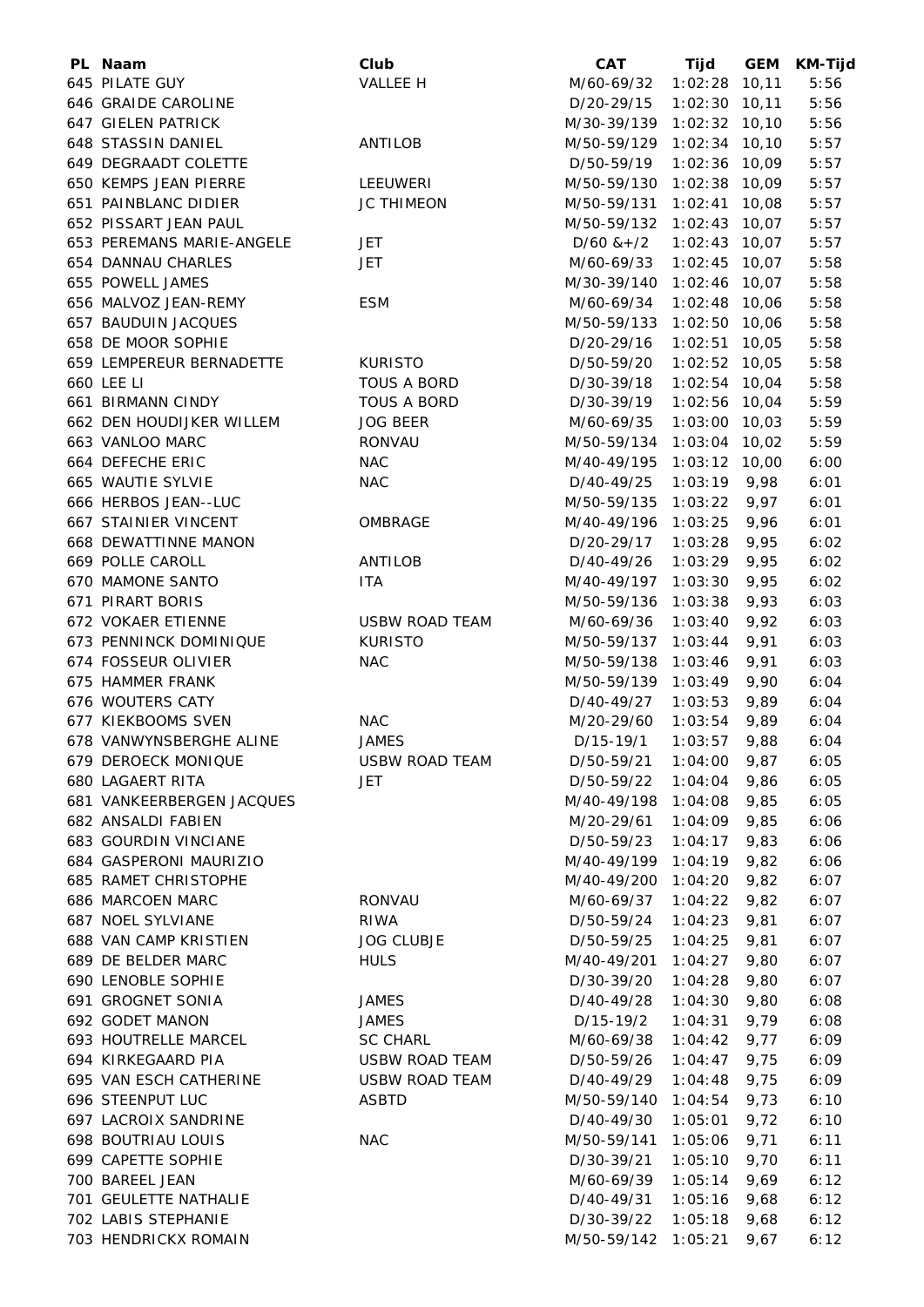| PL Naam                      | Club                  | <b>CAT</b>      | Tijd    | <b>GEM</b> | KM-Tijd |
|------------------------------|-----------------------|-----------------|---------|------------|---------|
| 704 JACQUEMIN CHRISTIANE     |                       | D/50-59/27      | 1:05:22 | 9,67       | 6:12    |
| 705 LECLERCQ MONIQUE         | OXY2000               | D/50-59/28      | 1:05:26 | 9,66       | 6:13    |
| 706 JORDENS RENE             |                       | M/50-59/143     | 1:05:28 | 9,65       | 6:13    |
| 707 BONDRIDDER JEAN          | ST TRUINDEN           | M/60-69/40      | 1:05:29 | 9,65       | 6:13    |
| 708 COLLART DAMIEN           |                       | M/40-49/202     | 1:05:30 | 9,65       | 6:13    |
| 709 ROLAND AMELIE            | THEODO TEMPO          | $D/15-19/3$     | 1:05:33 | 9,64       | 6:14    |
| 710 VERSAILLES ELISABETH     | <b>RIWA</b>           | D/30-39/23      | 1:05:34 | 9,64       | 6:14    |
| 711 PIQUARD BENOIT           | RIWA                  | M/40-49/203     | 1:05:35 | 9,63       | 6:14    |
| 712 REYNARD SOPHIE           | THEODO TEMPO          | D/20-29/18      | 1:05:36 | 9,63       | 6:14    |
| 713 ROLAND PLILIPPE          | THEODO TEMPO          | M/40-49/204     | 1:05:38 | 9,63       | 6:14    |
| 714 RUELLE GERARD            |                       | M/50-59/144     | 1:05:39 | 9,62       | 6:14    |
| 715 DEHOUST MARIANNE         | THEODO TEMPO          | D/50-59/29      | 1:05:52 | 9,59       | 6:15    |
| 716 IULIANGTTI RENATO        | THEODO TEMPO          | M/60-69/41      | 1:05:53 | 9,59       | 6:15    |
| 717 HUBOT CHRISTELLE         |                       | D/40-49/32      | 1:06:22 | 9,52       | 6:18    |
| 718 CLAMOT JULIE             |                       | D/20-29/19      | 1:06:25 | 9,51       | 6:18    |
| 719 HUWAERT VERONIQUE        |                       | D/15-19/4       | 1:06:26 | 9,51       | 6:19    |
|                              |                       |                 |         |            |         |
| 720 BARBIEUX SYLVIE          |                       | D/30-39/24      | 1:06:27 | 9,51       | 6:19    |
| 721 CAUFRIEZ LEVINE          |                       | D/40-49/33      | 1:06:29 | 9,50       | 6:19    |
| 722 DANNEERS VINCENT         |                       | M/40-49/205     | 1:06:30 | 9,50       | 6:19    |
| 723 ROUYET SEBASTIEN         |                       | M/30-39/141     | 1:06:50 | 9,45       | 6:21    |
| 724 GOOR PHILIPPE            |                       | M/40-49/206     | 1:07:07 | 9,41       | 6:22    |
| 725 LINARD PHILIPPE          |                       | M/20-29/62      | 1:07:11 | 9,40       | 6:23    |
| 726 GOFFIN MATHILDE          | <b>ASBTD</b>          | D/30-39/25      | 1:07:33 | 9,35       | 6:25    |
| 727 LAMBOTTE JEAN MARIE      | <b>KURISTO</b>        | M/60-69/42      | 1:07:34 | 9,35       | 6:25    |
| 728 GUSBIN CATHY             | <b>SWIFT</b>          | D/40-49/34      | 1:07:37 | 9,34       | 6:25    |
| 729 DENIS VINCENT            | <b>SWIFT</b>          | M/40-49/207     | 1:07:39 | 9,34       | 6:25    |
| 730 HENS JULIE               |                       | D/40-49/35      | 1:07:43 | 9,33       | 6:26    |
| 731 VAN AKKER ROGER          | B.V.L                 | M/60-69/43      | 1:07:47 | 9,32       | 6:26    |
| 732 LAGRENET CEDRIC          | <b>JET</b>            | M/20-29/63      | 1:07:57 | 9,30       | 6:27    |
| 733 TULPINCK GISELE          | <b>JAMES</b>          | D/50-59/30      | 1:08:04 | 9,28       | 6:28    |
| 734 VAN DESSEL CHANTAL       |                       | D/40-49/36      | 1:08:12 | 9,26       | 6:29    |
| 735 DEPREZ ALAIN             |                       | M/40-49/208     | 1:08:14 | 9,26       | 6:29    |
| 736 RAMAEKERS GENEVIEVE      |                       | D/40-49/37      | 1:08:16 | 9,25       | 6:29    |
| 737 LOTIN MARCEL             | <b>TEND DET</b>       | M/60-69/44      | 1:08:32 | 9,22       | 6:31    |
| 738 LAMBOTTE BEATRICE        | <b>KURISTO</b>        | $D/60$ & + $/3$ | 1:08:33 | 9,22       | 6:31    |
| 739 BLONDEL MARIE JEANNE     | LA THURE              | D/50-59/31      | 1:08:34 | 9,21       | 6:31    |
| 740 CORNELIS NATHALIE        |                       | D/40-49/38      | 1:08:35 | 9,21       | 6:31    |
| 741 MEGRENAGHAN MARTINA      |                       | D/50-59/32      | 1:08:41 | 9,20       | 6:31    |
| 742 JAMART ERIC              | <b>TITAN</b>          | M/50-59/145     | 1:08:47 | 9,19       | 6:32    |
| 743 SCHMITZ PIERRE           |                       | M/30-39/142     | 1:08:50 | 9,18       | 6:32    |
| 744 LORIA ANDRE              |                       | $M/70$ & + /4   | 1:08:54 | 9,17       | 6:33    |
| 745 BAFFO VINCENT            |                       | M/30-39/143     | 1:08:55 | 9,17       | 6:33    |
| 746 VAN CUTSEM GREGOIRE      |                       | M/40-49/209     | 1:09:08 | 9,14       | 6:34    |
| 747 TURATSINZE JEAN VALERY   | <b>DRT</b>            | M/20-29/64      | 1:09:12 | 9,13       | 6:34    |
| 748 SIPURA LAURA             |                       | D/20-29/20      | 1:09:18 | 9,12       | 6:35    |
| 749 BAUDWIN NATHALIE         |                       | D/40-49/39      | 1:09:19 | 9,11       | 6:35    |
| 750 QUICKE CHRISTIAN         | <b>LDLV</b>           | M/50-59/146     | 1:09:21 | 9,11       | 6:35    |
| 751 JANSSENS OLIVIER         |                       | M/40-49/210     | 1:09:23 | 9,11       | 6:35    |
| 752 LEROY PASCALE            |                       | D/50-59/33      | 1:09:24 | 9,10       | 6:35    |
| 753 BONTEMPS PIERRE          |                       | M/40-49/211     |         | 9,10       |         |
|                              |                       |                 | 1:09:26 |            | 6:36    |
| 754 WAUCAMPT REGGIE          | ANTILOB               | M/60-69/45      | 1:09:27 | 9,10       | 6:36    |
| 755 BADA DANIELLE            |                       | D/50-59/34      | 1:09:29 | 9,09       | 6:36    |
| 756 VAN NIEUWENHOVEN MARTINE | <b>ANTILOB</b>        | D/50-59/35      | 1:09:31 | 9,09       | 6:36    |
| 757 BERTRAND LAURENCE        |                       | D/40-49/40      | 1:09:35 | 9,08       | 6:36    |
| 758 ARENS JILL               | <b>TAF</b>            | D/20-29/21      | 1:09:41 | 9,07       | 6:37    |
| 759 PROVOOST CATHERINE       |                       | D/30-39/26      | 1:09:43 | 9,06       | 6:37    |
| 760 MEEREMANS YVAN           | MARKVALL              | M/50-59/147     | 1:09:55 | 9,04       | 6:38    |
| 761 VLAMINCK THIERRY         | <b>USBW ROAD TEAM</b> | M/40-49/212     | 1:10:22 | 8,98       | 6:41    |
| 762 BAPTISTA HELENA          | <b>KURISTO</b>        | D/40-49/41      | 1:10:24 | 8,97       | 6:41    |